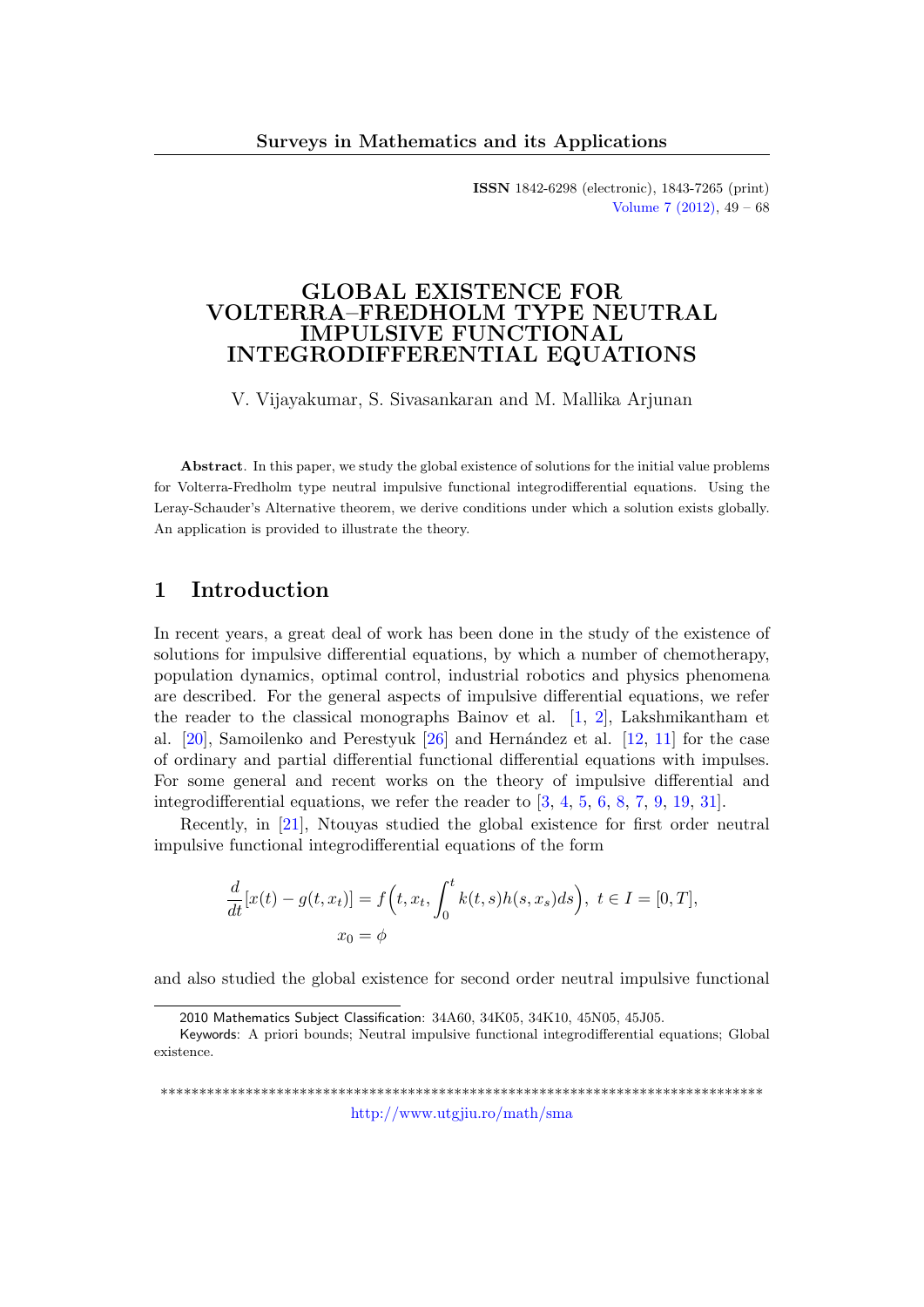integrodifferential equations of the form

$$
\frac{d}{dt}[x'(t) - g(t, x_t)] = F(t, x_t, \int_0^t k(t, s)H(s, x_s, x'(s))ds, x'(t)), \ t \in I = [0, T],
$$
  

$$
x_0 = \phi, \ x'(0) = \eta
$$

by using Leray-Schauder's Alternative theorem. Recent results on global existence and global solutions for ordinary and partial neutral impulsive integrodifferential equations can be foun in [\[13,](#page-17-6) [14,](#page-17-7) [15,](#page-17-8) [16,](#page-17-9) [17,](#page-18-4) [18,](#page-18-5) [22,](#page-18-6) [24,](#page-18-7) [23,](#page-18-8) [25,](#page-18-9) [27,](#page-18-10) [28,](#page-18-11) [29,](#page-19-1) [30\]](#page-19-2).

In this paper, we study the global existence of solutions for the initial value problems for the first and second order Volterra-Fredholm type neutral impulsive functional integrodifferential equations. In Section [3,](#page-3-0) we study the following initial value problem

$$
\frac{d}{dt}[x(t) - g(t, x_t)] = f\left(t, x_t, \int_0^t a(t, s)w(s, x_s)ds, \int_0^T b(t, s)h(s, x_s)ds\right),
$$
  

$$
t \in I = [0, T] \setminus \{t_1, ..., t_m\}, \qquad (1.1)
$$

$$
\Delta x|_{t=t_k} = I_k(x(t_k^-)), \quad k = 1, ..., m,
$$
\n(1.2)

<span id="page-1-1"></span><span id="page-1-0"></span>
$$
x_0 = \phi \tag{1.3}
$$

where  $f: I \times D \times \mathbb{R}^n \times \mathbb{R}^n \to \mathbb{R}^n$ ,  $g: I \times D \to \mathbb{R}^n$ ,  $D = \{\psi: [-r, 0] \to \mathbb{R}^n$ ;  $\psi$ is continuous everywhere except for a finite number of points  $\tilde{t}$  at which  $\psi(\tilde{t}^-)$  and  $\psi(\tilde{t}^+)$  are exist with  $\psi(\tilde{t}^-) = \psi(\tilde{t})\}, w : I \times D \to \mathbb{R}^n, h : I \times D \to \mathbb{R}^n, a : I \times I \to \mathbb{R},$  $b: I \times I \to \mathbb{R}$  are continuous functions,  $\phi \in D$ ,  $0 < r < \infty$ ,  $0 = t_0 < t_1 < \cdots < t_m <$  $t_{m+1} = T, I_k \in C(\mathbb{R}^n, \mathbb{R}^n), (k = 1, ..., m).$   $x(t_k^{-})$  $\binom{r}{k}$  and  $x(t_k^+$  $\binom{+}{k}$  represent the left and right limits of  $x(t)$  at  $t = t_k$ , respectively,  $\Delta x|_{t=t_k} = x(t_k^+)$  $\binom{+}{k} - x(t_k^-)$  $\frac{1}{k}$ .

In Section [4,](#page-8-0) we study the global existence of solutions for the initial value problems for the second order Volterra-Fredholm type neutral impulsive functional integrodifferential equations of the form

$$
\frac{d}{dt}[x'(t) - g(t, x_t)] = F(t, x_t, x'(t), \int_0^t a(t, s)W(s, x_s, x'(s))ds,
$$

$$
\int_0^T b(t, s)H(s, x_s, x'(s))ds, \quad t \in I = [0, T] \setminus \{t_1, ..., t_m\}, \quad (1.4)
$$

$$
\Delta x|_{t=t_k} = I_k(x(t_k^-)), \quad k = 1, ..., m,
$$
\n(1.5)

$$
\Delta x'|_{t=t_k} = J_k(x(t_k^-)), \quad k = 1, ..., m, \text{ and} \tag{1.6}
$$

<span id="page-1-3"></span><span id="page-1-2"></span>
$$
x_0 = \phi, \ x'(0) = \eta,\tag{1.7}
$$

where  $F: I \times D \times \mathbb{R}^n \times \mathbb{R}^n \times \mathbb{R}^n \to \mathbb{R}^n$ ,  $g: I \times D \to \mathbb{R}^n$ ,  $D = \{\psi : [-r, 0] \to \mathbb{R}^n$ ;  $\psi$ is continuous everywhere except for a finite number of points  $\tilde{t}$  at which  $\psi(\tilde{t}^-)$  and  $\psi(\tilde{t}^+)$  are exist with  $\psi(\tilde{t}^-) = \psi(\tilde{t})\}, W : I \times D \times \mathbb{R}^n \to \mathbb{R}^n, H : I \times D \times \mathbb{R}^n \to \mathbb{R}^n$ ,

\*\*\*\*\*\*\*\*\*\*\*\*\*\*\*\*\*\*\*\*\*\*\*\*\*\*\*\*\*\*\*\*\*\*\*\*\*\*\*\*\*\*\*\*\*\*\*\*\*\*\*\*\*\*\*\*\*\*\*\*\*\*\*\*\*\*\*\*\*\*\*\*\*\*\*\*\*\*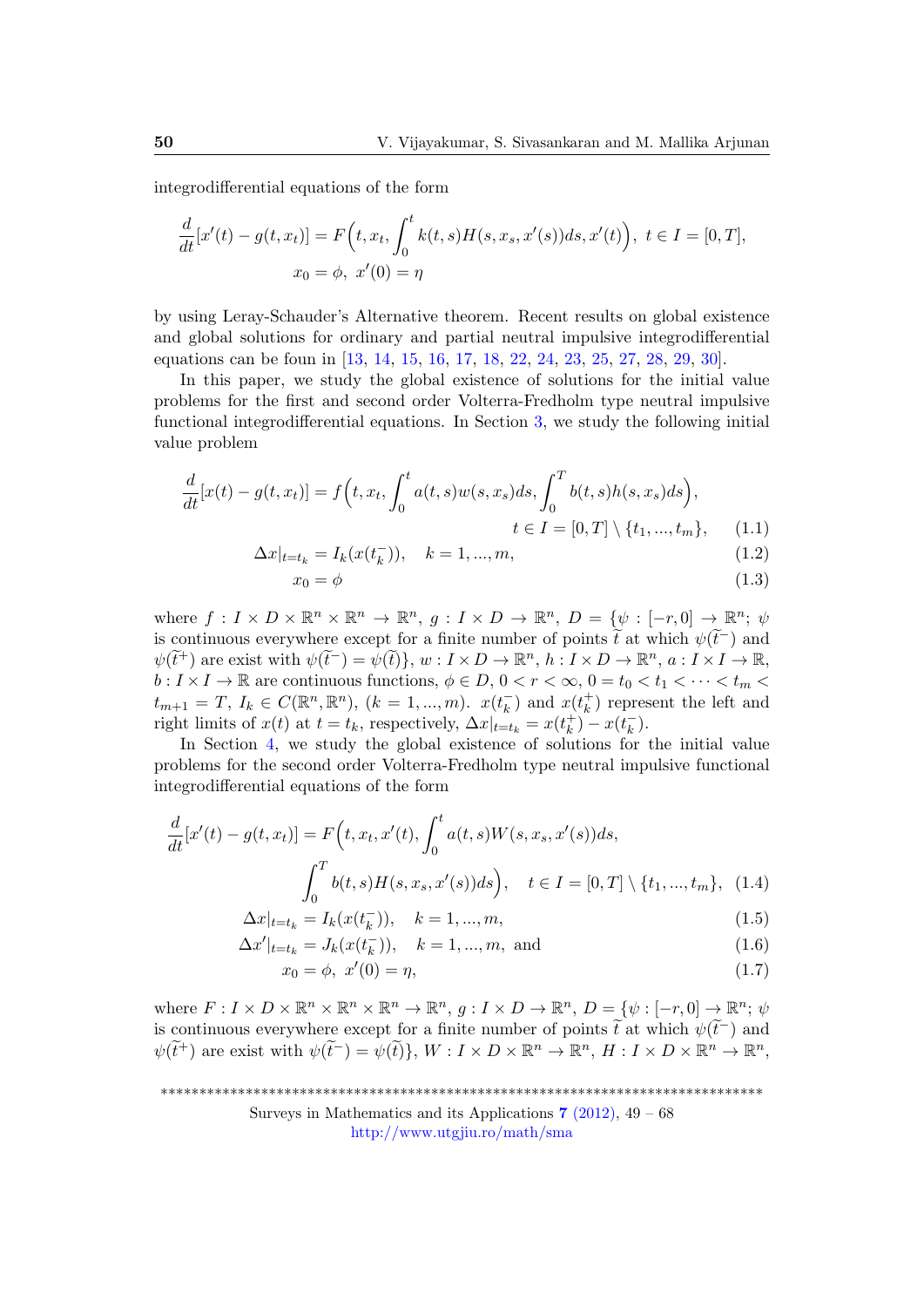$a: I \times I \to \mathbb{R}, b: I \times I \to \mathbb{R}$  are continuous functions,  $\phi \in D$  and  $\eta \in \mathbb{R}^n$ ,  $0 < r < \infty, 0 = t_0 < t_1 < \cdots < t_m < t_{m+1} = T, I_k, J_k \in C(\mathbb{R}^n, \mathbb{R}^n), (k = 1, ..., m).$  $x(t_k^-)$  $\bar{k}$ ) and  $x(t_k^+)$  $\binom{+}{k}$  represent the left and right limits of  $x(t)$  at  $t = t_k$ , respectively,  $\Delta x|_{t=t_k} = x(t_k^+$  $(\frac{1}{k}) - x(t_k^-)$  $(\overline{k}_k)$ , and  $\Delta x'|_{t=t_k} = x'(t_k^+)$  $(x_k^+) - x'(t_k^-)$  $\frac{1}{k}$ .

For any continuous function x defined on  $[-r, T] \setminus \{t_1, ..., t_m\}$  and any  $t \in [0, T]$ we denote by  $x_t$  the element of D defined by  $x_t(\theta) = x(t + \theta)$ ,  $\theta \in [-r, 0]$ , where  $x_t(\cdot)$  represents the history of the state from time  $t - r$ , up to the present time t.

# 2 Preliminaries

In this section, we introduce some basic definitions, notations and preliminary facts which are used throughout this paper.

Let  $C([-r, 0], \mathbb{R}^n)$  be the Banach space of continuous functions from  $[-r, 0]$  into  $\mathbb{R}^n$  endowed with the norm

$$
\|\phi\| = \sup \{ |\phi(0)| : -r \le \theta \le 0 \}
$$

and  $C([0,T],\mathbb{R}^n)$  denote the Banach space of all continuous functions from  $[0,T]$ into  $\mathbb{R}^n$  normed by

$$
||x||_r = \sup\{|x(t)| : -r \le t \le T\},
$$
  
\n
$$
||x||_0 = \sup\{|x(t) : t \in I\},
$$
  
\n
$$
||x||_1 = \sup\{|x'(t) : t \in I\},
$$
  
\n
$$
||x||^* = \max\{|x||_r, ||x||_1\},
$$
  
\n
$$
||x||_T = \max\{|x||_0, ||x||_1\}.
$$

In order to define the solutions of  $(1.1)-(1.3)$  $(1.1)-(1.3)$  $(1.1)-(1.3)$  and  $(1.4)-(1.7)$  $(1.4)-(1.7)$  $(1.4)-(1.7)$ , we introduce the following space:

$$
PC = \left\{ x : [0, T] \to \mathbb{R}^n : x_k \in C([t_k, t_{k+1}], \mathbb{R}^n), k = 0, ..., m \text{ and there exist}
$$

$$
x(t_k^-) \text{ and } x(t_k^+) \text{ with } x(t_k^-) = x(t_k^+), k = 1, ..., m \right\}
$$

which is a Banach space with the norm

$$
||x||_{PC} = \max{||x_k||_{(t_k, t_{k+1}]}, k = 0, ..., m},
$$

where  $x_k$  is the restriction of x to  $(t_k, t_{k+1}], k = 0, ..., m$ . Set  $\Omega = D \cup PC$ . Then  $\Omega$  is a Banach space normed by

$$
||x||_{\Omega} = \max{||x||_D, ||x||_{PC}}, \text{ for each } x \in \Omega.
$$

\*\*\*\*\*\*\*\*\*\*\*\*\*\*\*\*\*\*\*\*\*\*\*\*\*\*\*\*\*\*\*\*\*\*\*\*\*\*\*\*\*\*\*\*\*\*\*\*\*\*\*\*\*\*\*\*\*\*\*\*\*\*\*\*\*\*\*\*\*\*\*\*\*\*\*\*\*\*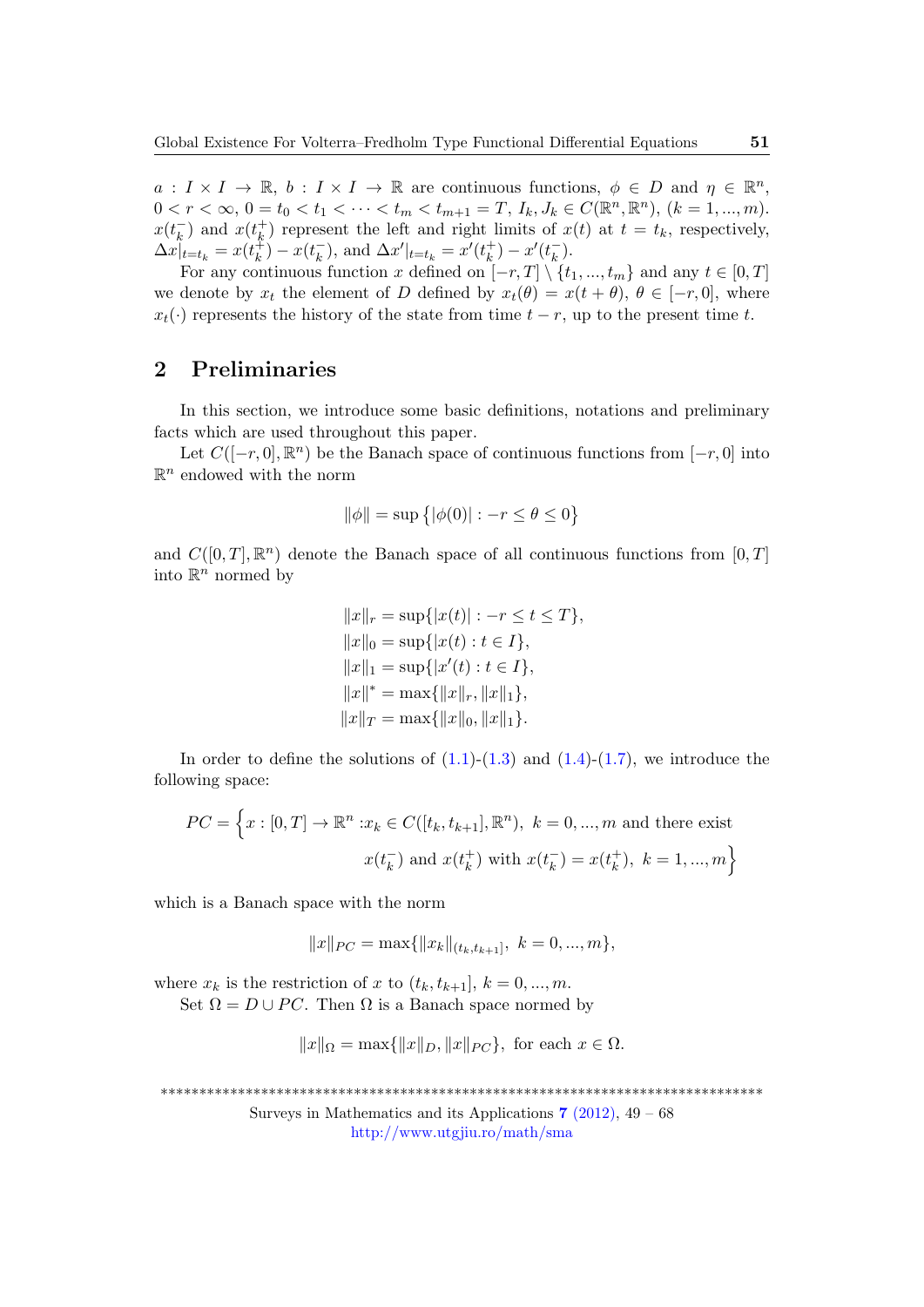and

$$
PC^{1} = \left\{ x : [0, T] \to \mathbb{R}^{n} : x_{k} \in C^{1}([t_{k}, t_{k+1}], \mathbb{R}^{n}), \ k = 0, ..., m \text{ and there exist} \right\}
$$

$$
x'(t_{k}^{-}) \text{ and } x'(t_{k}^{+}) \text{ with } x'(t_{k}^{-}) = x'(t_{k}^{+}), \ k = 1, ..., m \right\}
$$

which is a Banach space with the norm

 $||x||_{PC^1} = \max{||x_k||_{(t_k,t_{k+1}]},\ k = 0,...,m},$ 

where  $x_k$  is the restriction of x to  $(t_k, t_{k+1}], k = 0, ..., m$ .

Set  $\Omega^1 = D \cup PC^1$ . Then  $\Omega^1$  is a Banach space normed by

 $||x||_{\Omega^1} = \max{||x||_D, ||x||_{PC^1}},$  for each  $x \in \Omega^1$ .

The considerations of this paper are based on the following fixed point result [\[10\]](#page-17-10).

<span id="page-3-1"></span>Lemma 1 (Leray-Schauder's Alternative Theorem). Let S be a closed convex subset of a normed linear space E and assume that  $0 \in S$ . If  $F : S \to S$  be a completely continuous operator, i.e. it is continuous and the image of any bounded set is included in a compact set and let

$$
\Phi(F) = \{ x \in S : x = \lambda Fx, \text{ for some } 0 < \lambda < 1 \}.
$$

Then either  $\Phi(F)$  is unbounded or F has a fixed point.

### <span id="page-3-0"></span>3 Global Existence for First order IVP

In this section, we present the global existence results for the IVP (Initial value problem)  $(1.1)-(1.3)$  $(1.1)-(1.3)$  $(1.1)-(1.3)$ .

**Definition 2.** A function  $x \in \Omega$  is called solution of the initial value problem  $(1.1)-(1.3)$  $(1.1)-(1.3)$  $(1.1)-(1.3)$  if x satisfies the following integral equation

$$
x(t) = \phi(0) - g(0, \phi) + g(t, x_t) + \int_0^t f\left(s, x_s, \int_0^s a(s, \sigma) w(\sigma, x_{\sigma}) d\sigma\right)
$$

$$
\int_0^T b(s, \sigma) h(\sigma, x_{\sigma}) d\sigma \Big) ds + \sum_{0 < t_k < t} I_k(x(t_k^{-})), \ t \in I.
$$

<span id="page-3-2"></span>**Theorem 3.** Let  $f: I \times D \times \mathbb{R}^n \times \mathbb{R}^n \to \mathbb{R}^n$ ,  $g: I \times D \to \mathbb{R}^n$ ,  $w: I \times D \to \mathbb{R}^n$ ,  $h: I \times D \to \mathbb{R}^n$ ,  $a: I \times I \to \mathbb{R}$ ,  $b: I \times I \to \mathbb{R}$  are continuous functions.

Assume that

\*\*\*\*\*\*\*\*\*\*\*\*\*\*\*\*\*\*\*\*\*\*\*\*\*\*\*\*\*\*\*\*\*\*\*\*\*\*\*\*\*\*\*\*\*\*\*\*\*\*\*\*\*\*\*\*\*\*\*\*\*\*\*\*\*\*\*\*\*\*\*\*\*\*\*\*\*\*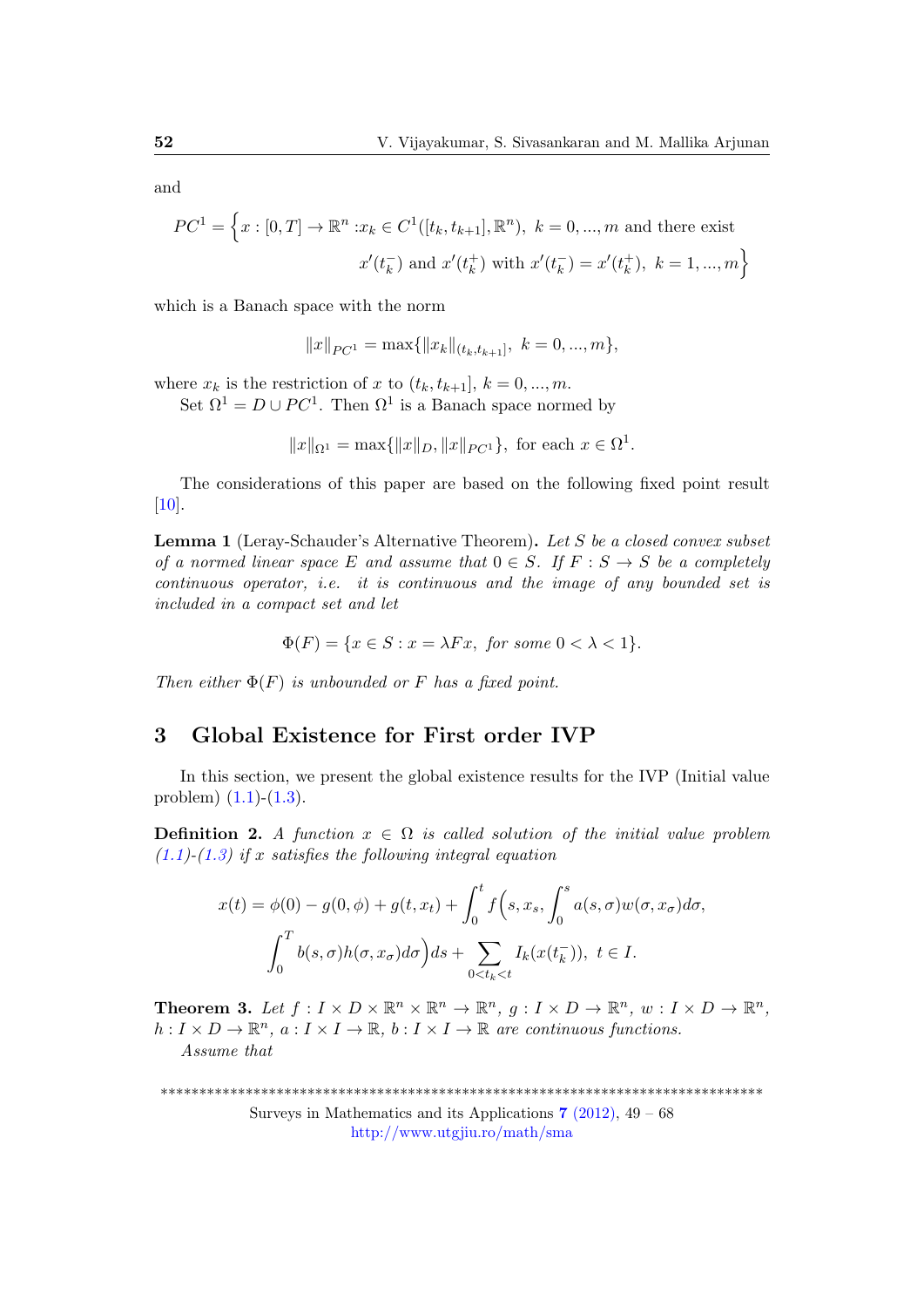$H<sub>g1</sub>$  There exists constants  $c<sub>1</sub>$  and  $c<sub>2</sub>$  such that

$$
|g(t, \phi)| \le c_1 ||\phi|| + c_2, \ t \in I, \ \phi \in D.
$$

 $H<sub>g2</sub>$  The function g is completely continuous and such that the operator

$$
G: D \to PC([0, T], \mathbb{R}^n)
$$

defined by  $(G\phi)(t) = g(t, \phi)$  is compact.

 $\mathbf{H}_{\mathbf{w}}$  There exists a continuous function  $m_1 : I \to [0, \infty)$  such that

$$
|w(t,\phi)| \le m_1(t)\Omega_1(\|\phi\|), \ t \in I, \ \phi \in D,
$$

where  $\Omega_1 : [0, \infty) \to (0, \infty)$  is a continuous nondecreasing function.

 $H_h$  There exists a continuous function  $m_2 : I \to [0, \infty)$  such that

 $|h(t, \phi)| \leq m_2(t)\Omega_2(||\phi||), t \in I, \phi \in D,$ 

where  $\Omega_2 : [0, \infty) \to (0, \infty)$  is a continuous nondecreasing function.

 $H_f$  There exists an integrable function  $p: I \rightarrow [0, \infty)$  such that

$$
|f(t,u,v,w)|\leq p(t)\Omega_3(\|u\|+|v|+|w|),\,\,t\in I,\,\,u\in D,\,\,v,w\in\mathbb{R}^n,
$$

where  $\Omega_3 : [0, \infty) \to (0, \infty)$  is a continuous nondecreasing function.

 $H_a$  There exists a constant  $L_1$  such that

$$
|a(t,s)| \le L_1 \text{ for } t \ge s \ge 0.
$$

 $H<sub>b</sub>$  There exists a constant  $L<sub>2</sub>$  such that

$$
|b(t,s)| \le L_2 \text{ for } t \ge s \ge 0.
$$

 $\mathbf{H}_{\mathbf{I}}$  There exist constants  $c_k$  such that  $|I_k(x)| \leq c_k |x|, k = 1, ..., m$  for each  $x \in \mathbb{R}^n$ .

Then if

$$
\int_0^T \widehat{m}(s)ds < \int_c^{+\infty} \frac{ds}{\Omega_3(s) + \Omega_1(s) + \Omega_2(s)}
$$

where

$$
\widehat{m}(t) = \max \left\{ \frac{1}{(1 - c_1)} p(t), \ L_1 m_1(t), \ L_2 m_2(t) \right\} \text{ and}
$$

$$
c = \frac{1}{(1 - c_1)} \left\{ (1 + c_1) ||\phi|| + 2c_2 + \sum_{k=1}^n c_k |x(t_k^-)| \right\},
$$

the initial value problem  $(1.1)$ - $(1.3)$  has at least one solution on  $[-r, T]$ .

\*\*\*\*\*\*\*\*\*\*\*\*\*\*\*\*\*\*\*\*\*\*\*\*\*\*\*\*\*\*\*\*\*\*\*\*\*\*\*\*\*\*\*\*\*\*\*\*\*\*\*\*\*\*\*\*\*\*\*\*\*\*\*\*\*\*\*\*\*\*\*\*\*\*\*\*\*\*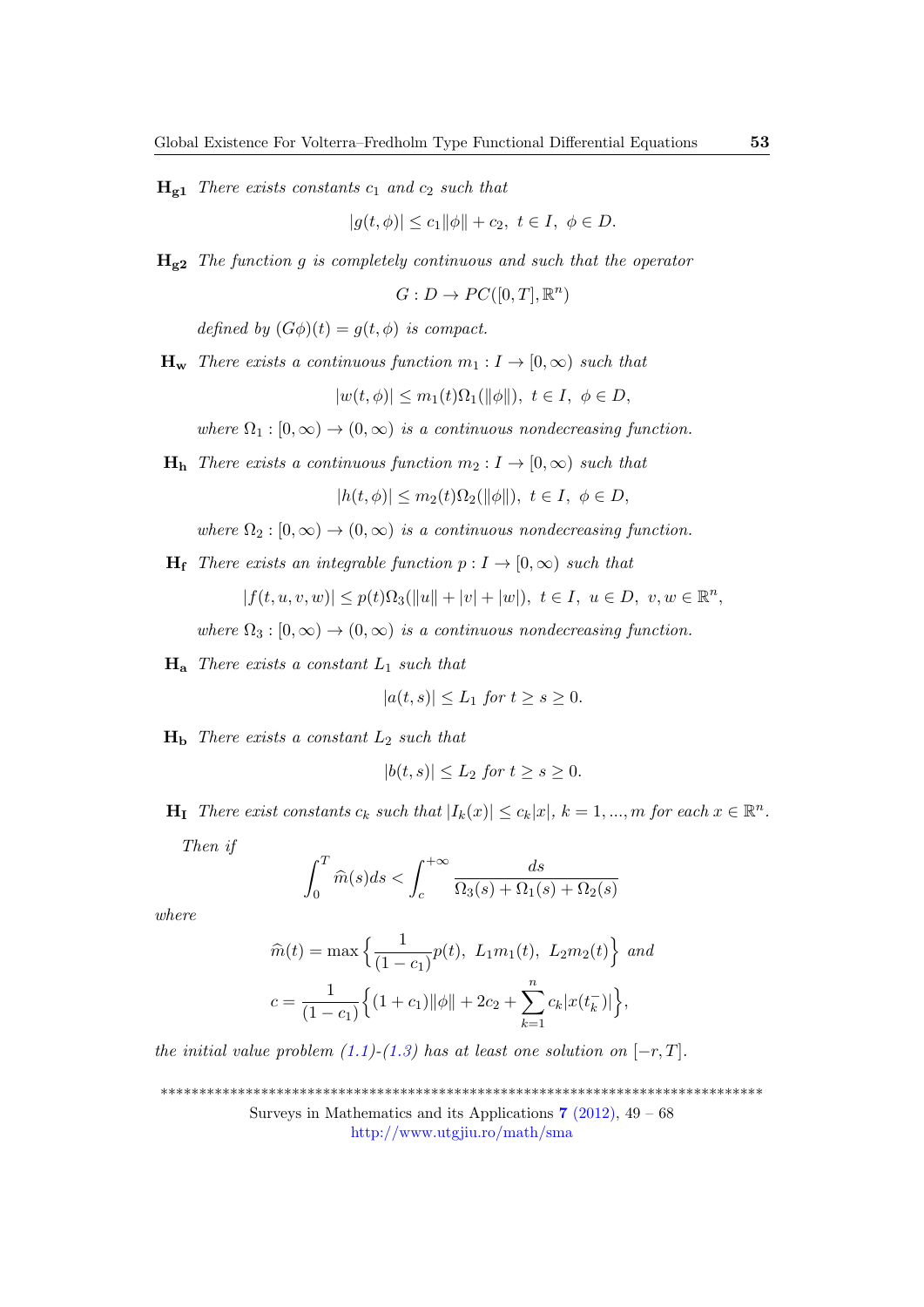*Proof.* To prove the existence of a solution of the initial value problem  $(1.1)-(1.3)$  $(1.1)-(1.3)$  $(1.1)-(1.3)$ we apply Lemma [1](#page-3-1). First we obtain the a priori bounds for the solutions of the initial value problem  $(1.1)_{\lambda} - (1.3)$  $(1.1)_{\lambda} - (1.3)$  $(1.1)_{\lambda} - (1.3)$  $(1.1)_{\lambda} - (1.3)$ ,  $\lambda \in (0,1)$ , where  $(1.1)_{\lambda}$  stands for the equation

$$
\frac{d}{dt}[x(t) - g(t, x_t)] = \lambda f\left(t, x_t, \int_0^t a(t, s)w(s, x_s)ds, \int_0^T b(t, s)h(s, x_s)ds\right), \ t \in I.
$$

Let x be a solution of the initial value problem  $(1.1)_{\lambda} - (1.3)$  $(1.1)_{\lambda} - (1.3)$  $(1.1)_{\lambda} - (1.3)$ . From

$$
x(t) = \lambda \phi(0) - \lambda g(0, \phi) + \lambda g(t, x_t) + \lambda \int_0^t f(s, x_s, \int_0^s a(s, \sigma) w(\sigma, x_{\sigma}) d\sigma,
$$

$$
\int_0^T b(s, \sigma) h(\sigma, x_{\sigma}) d\sigma \Big) ds + \lambda \sum_{0 < t_k < t} I_k(x(t_k^{-})), \ t \in I.
$$

we have, for every  $t \in I$ ,

$$
|x(t)| \le ||\phi|| + c_1 ||\phi|| + 2c_2 + c_1 ||x_t|| + \int_0^t p(s)\Omega_3 \left( ||x_s|| + L_1 \int_0^s m_1(\sigma)\Omega_1(||x_\sigma||) d\sigma \right. \\ + L_2 \int_0^T m_2(\sigma)\Omega_2(||x_\sigma||) d\sigma \Big) ds + \sum_{k=1}^n c_k |x(t_k^-)|.
$$

We consider the function  $\mu$  given by

$$
\mu(t)=\sup\{|x(s)|:-r\leq s\leq t\},\ t\in I.
$$

Let  $t^* \in [-r, t]$  be such that  $\mu(t) = |x(t^*)|$ . If  $t^* \in [0, t]$ , by the previous inequality we have, for every  $t \in I$ ,

$$
\mu(t) \le (1 + c_1) \|\phi\| + 2c_2 + c_1 \mu(t) + \int_0^t p(s)\Omega_3(\mu(s) + L_1 \int_0^s m_1(\sigma)\Omega_1(\mu(\sigma))d\sigma + L_2 \int_0^T m_2(\sigma)\Omega_2(\mu(\sigma))d\sigma\Big)ds + \sum_{k=1}^n c_k |x(t_k^-)|
$$

or

$$
\mu(t) \leq \frac{1}{(1 - c_1)} \Big\{ (1 + c_1) \|\phi\| + 2c_2 + \int_0^t p(s) \Omega_3 \Big( \mu(s) + L_1 \int_0^s m_1(\sigma) \Omega_1(\mu(\sigma)) d\sigma + L_2 \int_0^T m_2(\sigma) \Omega_2(\mu(\sigma)) d\sigma \Big) ds + \sum_{k=1}^n c_k |x(t_k^-)| \Big\}
$$

If  $t^* \in [-r, 0]$  then  $\mu(t) = ||\phi||$  and the previous inequality obvious holds. Denoting by  $u(t)$  the right-hand side of the above inequality we have,

$$
u(0) = \frac{1}{(1 - c_1)} \Big\{ (1 + c_1) \|\phi\| + 2c_2 + \sum_{k=1}^n c_k |x(t_k^-)| \Big\} \equiv c, \ \mu(t) \le u(t), \ t \in I,
$$

\*\*\*\*\*\*\*\*\*\*\*\*\*\*\*\*\*\*\*\*\*\*\*\*\*\*\*\*\*\*\*\*\*\*\*\*\*\*\*\*\*\*\*\*\*\*\*\*\*\*\*\*\*\*\*\*\*\*\*\*\*\*\*\*\*\*\*\*\*\*\*\*\*\*\*\*\*\*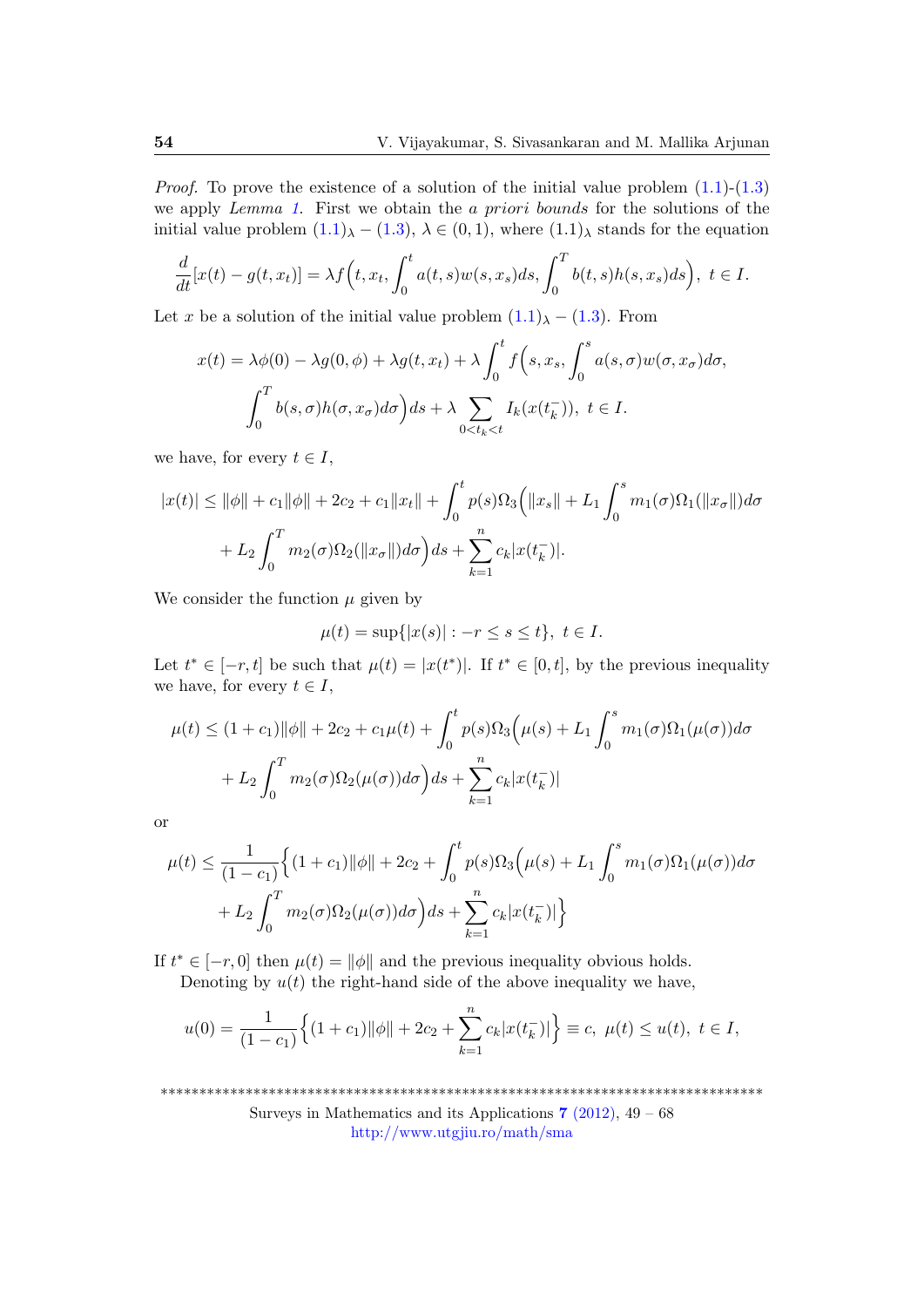and for every  $t \in I$ 

$$
u'(t) = \frac{1}{(1 - c_1)} p(t) \Omega_3 \left( \mu(t) + L_1 \int_0^t m_1(\sigma) \Omega_1(\mu(\sigma)) d\sigma + L_2 \int_0^T m_2(\sigma) \Omega_2(\mu(\sigma)) d\sigma \right) \n\leq \frac{1}{(1 - c_1)} p(t) \Omega_3 \left( u(t) + L_1 \int_0^t m_1(\sigma) \Omega_1(u(\sigma)) d\sigma + L_2 \int_0^T m_2(\sigma) \Omega_2(u(\sigma)) d\sigma \right).
$$

Set

$$
v(t) = u(t) + L_1 \int_0^t m_1(s)\Omega_1(u(s))ds + L_2 \int_0^T m_2(s)\Omega_2(u(s))ds, \quad t \in I.
$$

Then

$$
v(0) = u(0) \equiv c, \quad u(t) \le v(t), \ t \in I, \quad u'(t) \le \frac{1}{(1 - c_1)} p(t) \Omega_3(v(t)), \ t \in I
$$

and

$$
v'(t) = u'(t) + L_1 m_1(t) \Omega_1(u(t)) + L_2 m_2(t) \Omega_2(u(t))
$$
  
\n
$$
\leq \frac{1}{(1 - c_1)} p(t) \Omega_3(v(t)) + L_1 m_1(t) \Omega_1(v(t)) + L_2 m_2(t) \Omega_2(v(t))
$$
  
\n
$$
\leq \widehat{m}(t) [\Omega_3(v(t)) + \Omega_1(v(t)) + \Omega_2(v(t))], \ t \in I.
$$

or

$$
\frac{v'(t)}{\Omega_3(v(t)) + \Omega_1(v(t)) + \Omega_2(v(t))} \le \widetilde{m}(t), \ t \in I.
$$

Integrating this inequality from  $0$  to  $t$  and using the change of variables formula we get

$$
\int_{v(0)}^{v(t)} \frac{ds}{\Omega_3(s) + \Omega_1(s) + \Omega_2(s)} \le \int_0^T \widehat{m}(s)ds < \int_c^{+\infty} \frac{ds}{\Omega_3(s) + \Omega_1(s) + \Omega_2(s)}, \ t \in I.
$$

This inequality implies that there is a constant K such that  $u(t) \leq K$ ,  $t \in I$  and hence  $\mu(t) \leq K$ ,  $t \in I$ . Since for every  $t \in I$ ,  $||x_t|| \leq \mu(t)$  we have

$$
||x||_r = \sup\{|x(t)| : -r \le t \le T\} \le K,
$$

\*\*\*\*\*\*\*\*\*\*\*\*\*\*\*\*\*\*\*\*\*\*\*\*\*\*\*\*\*\*\*\*\*\*\*\*\*\*\*\*\*\*\*\*\*\*\*\*\*\*\*\*\*\*\*\*\*\*\*\*\*\*\*\*\*\*\*\*\*\*\*\*\*\*\*\*\*\*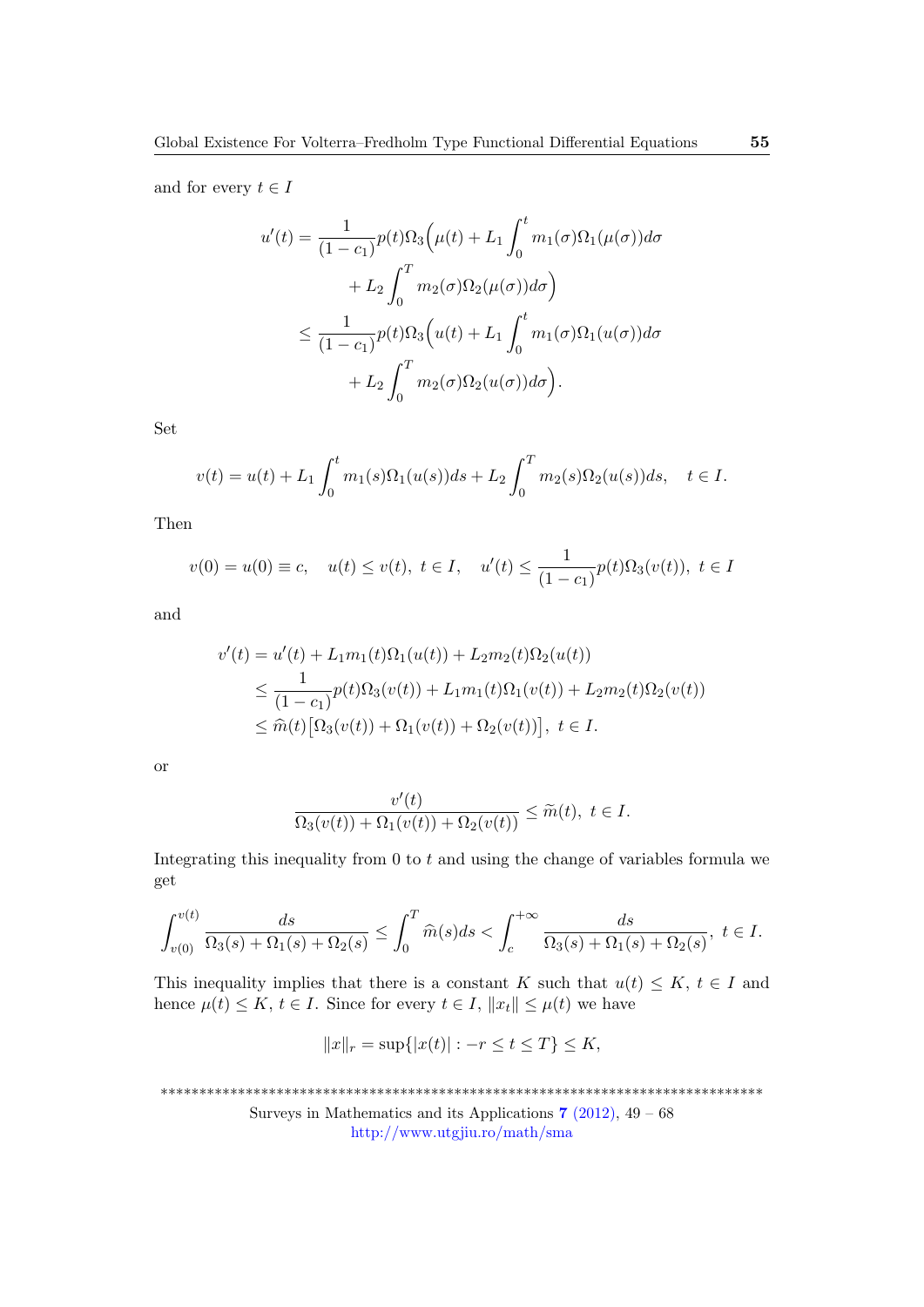where K depends only on the functions  $m_1, m_2, p, \Omega_1, \Omega_2$  and  $\Omega_3$ . We will rewrite the initial value problem [\(1.1\)](#page-1-0)-[\(1.3\)](#page-1-1) as follows. For  $\phi \in D$  define  $\phi \in B$ ,  $B = \Omega$  by

$$
\widetilde{\phi} = \begin{cases} \phi(t), & -r \leq t \leq 0, \\ \phi(0), & 0 \leq t \leq T. \end{cases}
$$

If  $x(t) = y(t) + \widetilde{\phi}(t), t \in [-r, T]$  it is easy to see that y satisfies

$$
y_0 = 0
$$
  

$$
y(t) = -g(0, \phi) + g(t, y_t + \widetilde{\phi}_t) + \int_0^t f\left(s, y_s + \widetilde{\phi}_s, \int_0^s a(s, \tau) w(\tau, y_\tau + \widetilde{\phi}_\tau) d\tau, \int_0^T b(s, \tau) h(\tau, y_\tau + \widetilde{\phi}_\tau) d\tau\right) ds + \sum_{0 \le t_k \le t} I_k(x(t_k^{-})), \ t \in I.
$$

Define  $B_0 = \{y \in B : y_0 = 0\}$  and  $S : B_0 \to B_0$ , by Now define an operator  $Q: E_0 \to E$  by

$$
(Sy)(t) = \begin{cases} 0, & t \in [-r, 0] \\ -g(0, \phi) + g(t, y_t + \widetilde{\phi}_t) + \int_0^t f\left(s, y_s + \widetilde{\phi}_s, \int_0^s a(s, \tau) w(\tau, y_\tau + \widetilde{\phi}_\tau) d\tau, \\ \int_0^T b(s, \tau) h(\tau, y_\tau + \widetilde{\phi}_\tau) d\tau \end{cases}
$$

 $S$  is clearly continuous. We shall prove that  $S$  is completely continuous.

By  $H_{g2}$  it suffices to prove that the operator  $S_1 : B_0 \to B_0$  defined by

$$
(S_1y)(t) = \begin{cases} 0, & t \in [-r, 0] \\ \int_0^t f(\tau, y_s + \widetilde{\phi}_s, \int_0^s a(s, \tau) w(\tau, y_\tau + \widetilde{\phi}_\tau) d\tau, \\ \int_0^T b(s, \tau) h(\tau, y_\tau + \widetilde{\phi}_\tau) d\tau \end{cases}
$$

is completely continuous.

Let  $\{u_v\}$  be a bounded sequence in  $B_0$ , i.e.

$$
||u_v||_r \le b, \quad \text{for all} \quad v,
$$

where b is a positive constant. We obviously have  $||u_{vt}|| \leq b, t \in I$ , for all v. Hence, if  $M^* = \sup\{\widetilde{m} : t \in I\}$ ,  $p_0 = \sup\{p(t) : t \in I\}$ , we obtain

$$
||S_1 u_v||_r \le p_0 \Omega_3 \Big[ (b + ||\phi||)T + \frac{M^* T^2}{2} \Omega_1 (b + ||\phi||) + \frac{M^* T^2}{2} \Omega_2 (b + ||\phi||) \Big].
$$

This means that  $\{S_1u_v\}$  is uniformly bounded.

Moreover, the sequence  $\{S_1u_v\}$  is equicontinuous, since for  $t_1, t_2 \in [-r, T]$  we have:

\*\*\*\*\*\*\*\*\*\*\*\*\*\*\*\*\*\*\*\*\*\*\*\*\*\*\*\*\*\*\*\*\*\*\*\*\*\*\*\*\*\*\*\*\*\*\*\*\*\*\*\*\*\*\*\*\*\*\*\*\*\*\*\*\*\*\*\*\*\*\*\*\*\*\*\*\*\*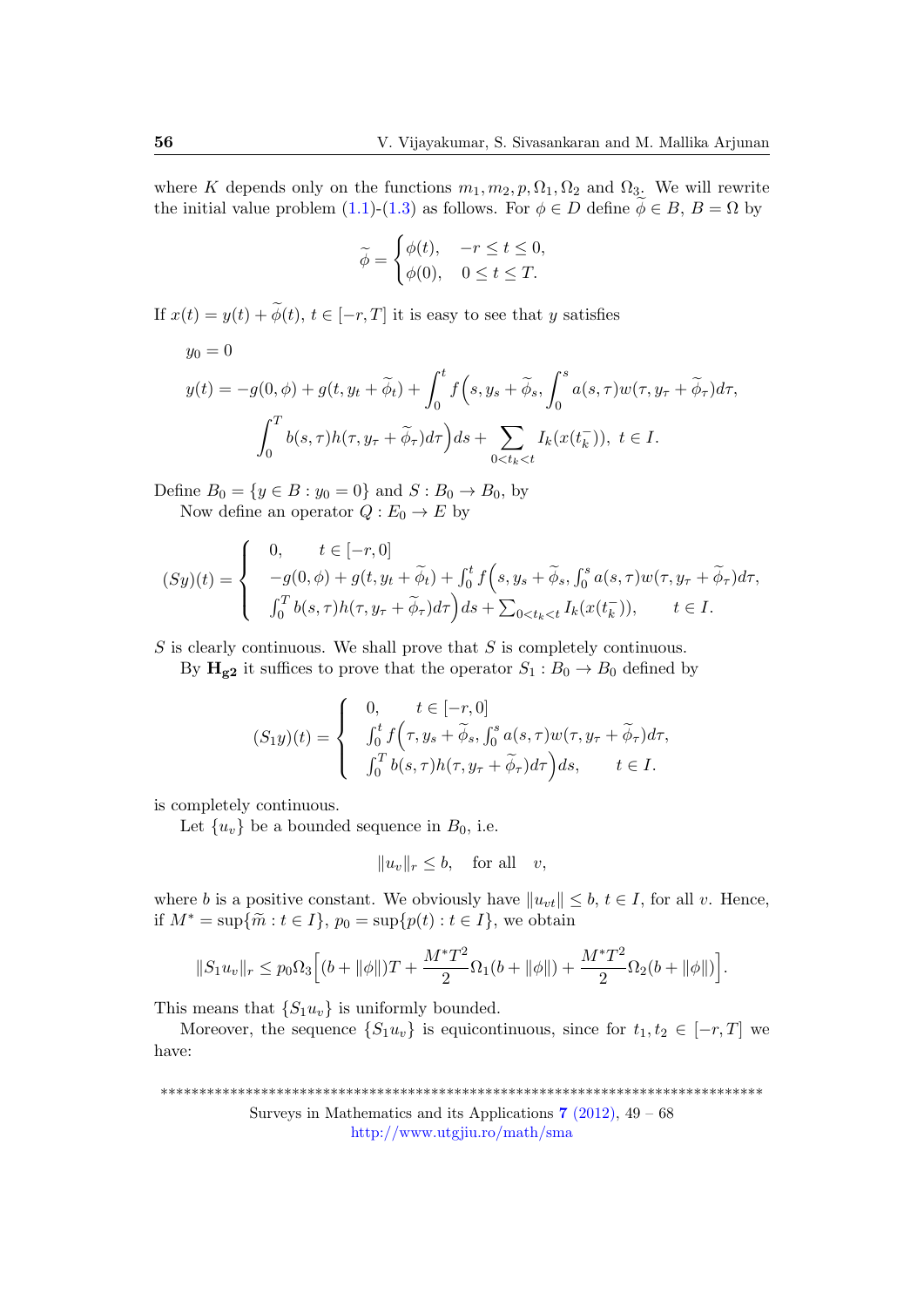(i) if  $0 \le t_1 \le t_2$  then

$$
|S_1 u_v(t_1) - S_1 u_v(t_2)|
$$
  
\n
$$
\leq p_0 \Omega_3 [(b + ||\phi||) + M^* T(\Omega_1(b + ||\phi||) + \Omega_2(b + ||\phi||)] |t_1 - t_2|.
$$

(ii) if  $t_1 \leq 0 \leq t_2$  then

$$
|S_1 u_v(t_1) - S_1 u_v(t_2)|
$$
  
\n
$$
\leq p_0 \Omega_3 [(b + ||\phi||) + M^* T(\Omega_1(b + ||\phi||) + \Omega_2(b + ||\phi||)] |0 - t_2|.
$$

(iii) if  $t_1 \le t_2 \le 0$  then

$$
|S_1 u_v(t_1) - S_1 u_v(t_2)| = 0.
$$

Thus, by Arzela-Ascoli theorem the operator  $S_1$  is completely continuous. Consequently the operator S is completely continuous.

Finally, the set  $\Phi(S) = \{y \in B_0 : y = \lambda Sy, \lambda \in (0,1)\}\$ is bounded, since for every solution  $y \in B_0$  the function  $x = y + \phi$  is a solution of the initial value problem [\(1.1\)](#page-1-0)-[\(1.3\)](#page-1-1), for which we have proved that  $||x||_r \leq K$  and hence  $||y||_r \leq K + ||\phi||$ .

Consequently, by Lemma [1](#page-3-1), the operator S has a fixed point  $y^*$  in  $B_0$ . Then  $x^* = y^* + \widetilde{\phi}$  is a solution of the initial value problem [\(1.1\)](#page-1-0)-[\(1.3\)](#page-1-1).

Hence the proof of the theorem is complete.

$$
\qquad \qquad \Box
$$

## <span id="page-8-0"></span>4 Global Existence for Second order IVP

In this section we study the global existence for the IVP (Initial value problem)  $(1.4)-(1.7).$  $(1.4)-(1.7).$  $(1.4)-(1.7).$  $(1.4)-(1.7).$ 

**Definition 4.** A function  $x \in \Omega \cap \Omega^1$  is called solution of the initial value problem  $(1.4)-(1.7)$  $(1.4)-(1.7)$  $(1.4)-(1.7)$  if x satisfies the following integral equation

$$
x(t) = \phi(0) + [\eta - g(0, \phi)]t + \int_0^t g(s, x_s)ds + \int_0^t \int_0^s F(\tau, x_\tau, x'(\tau)),
$$
  

$$
\int_0^\tau a(\tau, \sigma)W(\sigma, x_\sigma, x'(\sigma))d\sigma, \int_0^T b(\tau, \sigma)H(\sigma, x_\sigma, x'(\sigma))d\sigma \Big)d\tau ds
$$
  

$$
+ \sum_{0 \le t_k < t} [I_k(x(t_k^-)) + (T - t_k)J_k(x(t_k^-))], \ t \in I.
$$

**Theorem 5.** Let  $F: I \times D \times \mathbb{R}^n \times \mathbb{R}^n \times \mathbb{R}^n \to \mathbb{R}^n$ ,  $g: I \times D \to \mathbb{R}^n$ ,  $W: I \times D \times \mathbb{R}^n \to$  $\mathbb{R}^n$ ,  $H: I \times D \times \mathbb{R}^n \to \mathbb{R}^n$  are continuous functions and  $a: I \times I \to \mathbb{R}$ ,  $b: I \times I \to \mathbb{R}$ are measurable for  $t \geq s \geq 0$  function.

Assume that  $H_I$  is satisfied and g satisfies  $H_{g1}$ ,  $H_{g2}$ , a, b satisfies  $H_a$  and  $H_b$ . Moreover we assume that:

\*\*\*\*\*\*\*\*\*\*\*\*\*\*\*\*\*\*\*\*\*\*\*\*\*\*\*\*\*\*\*\*\*\*\*\*\*\*\*\*\*\*\*\*\*\*\*\*\*\*\*\*\*\*\*\*\*\*\*\*\*\*\*\*\*\*\*\*\*\*\*\*\*\*\*\*\*\*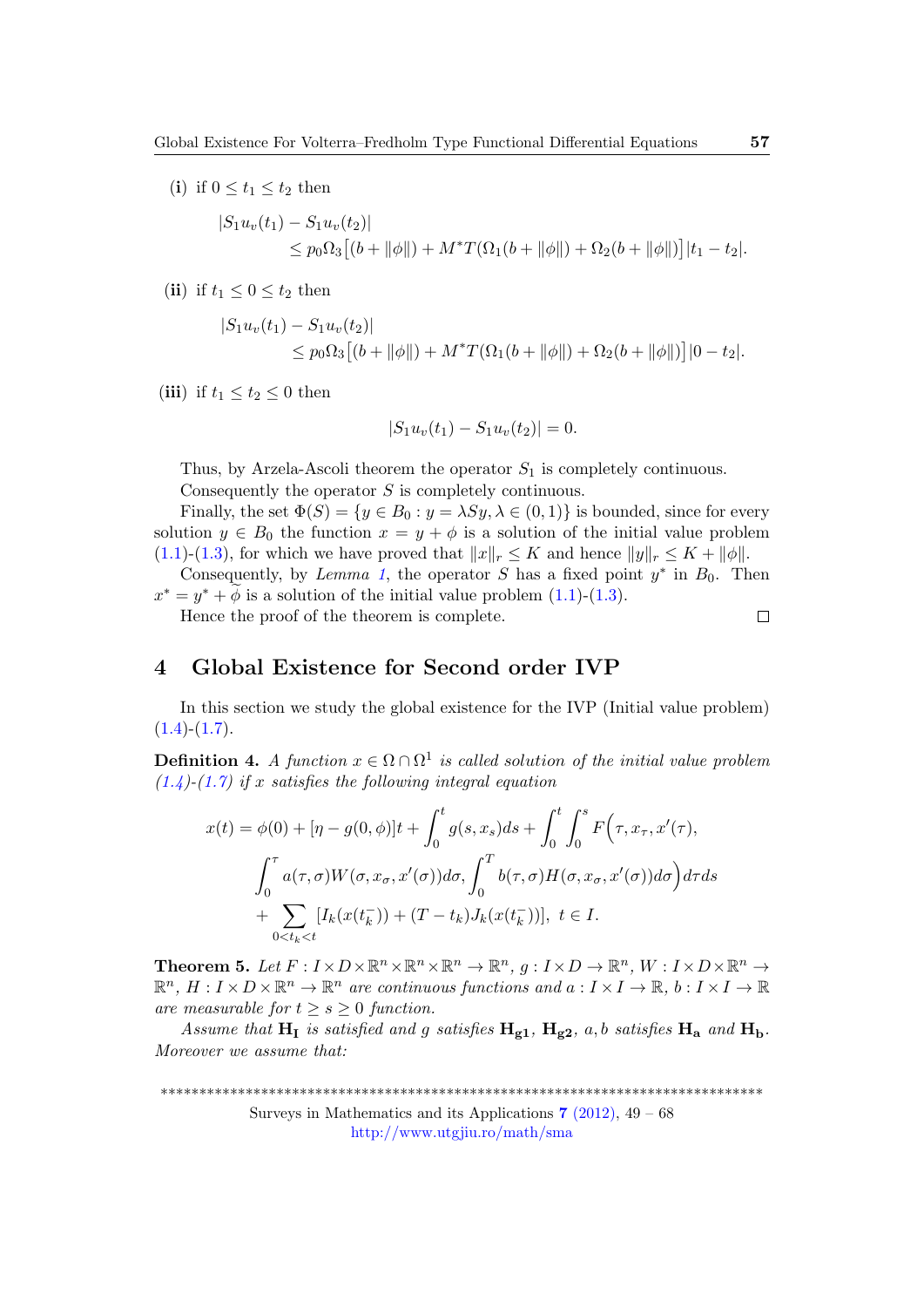**H<sub>W</sub>** There exists a continuous function  $m_3: I \to [0, \infty)$  such that

$$
|W(t, \phi, \psi)| \le m_3(t)\Omega_4(||\phi|| + |\psi|), \ t \in I, \ \phi \in D, \ \psi \in \mathbb{R}^n,
$$

where  $\Omega_4 : [0, \infty) \to (0, \infty)$  is a continuous nondecreasing function.

 $H_H$  There exists a continuous function  $m_4 : I \to [0, \infty)$  such that

$$
|H(t,\phi,\psi)|\leq m_4(t)\Omega_5(\|\phi\|+|\psi|),\ t\in I,\ \phi\in D,\ \psi\in\mathbb{R}^n,
$$

where  $\Omega_5 : [0, \infty) \to (0, \infty)$  is a continuous nondecreasing function.

 $H_F$  There exists an integrable function  $P: I \rightarrow [0, \infty)$  such that

$$
|F(t, u, v, w, y)| \le P(t)\Omega_6(||u|| + |v| + |w| + |y|), \ t \in I, \ u \in D, \ v, w, y \in \mathbb{R}^n,
$$

where  $\Omega_6 : [0, \infty) \to (0, \infty)$  is a continuous nondecreasing function.

**H**<sub>J</sub> There exist constants  $d_k$  such that  $|J_k(x)| \leq d_k |x|, k = 1, ..., m$  for each  $x \in \mathbb{R}^n$ .

Then if

$$
\int_0^T \widehat{M}(s)ds < \int_{c_0}^\infty \frac{ds}{s + 2\Omega_6(s) + \Omega_4(s) + \Omega_5(s)}
$$

where

$$
\widehat{M}(t) = \max \left\{ (1 + c_1)c_1, (1 + c_1) \int_0^t P(\tau) d\tau, P(t), L_1 m_3(t), L_2 m_4(t) \right\}, \text{ and}
$$
  
\n
$$
c_0 = ||\phi|| + [|\eta| + c_1 ||\phi|| + 2c_2] | (1 + T) + c_1 u(0)
$$
  
\n
$$
+ \sum_{k=1}^n [c_k |x(t_k^-)| + (T - t_k) d_k |x(t_k^-)|]
$$

the initial value problem  $(1.4)$ - $(1.7)$  has at least one solution on  $[-r, T]$ .

*Proof.* To prove the existence of a solution of the initial value problem  $(1.4)-(1.7)$  $(1.4)-(1.7)$  $(1.4)-(1.7)$ we apply Lemma [1](#page-3-1). First we obtain the a priori bounds for the solutions of the initial value problem  $(1.4)_{\lambda} - (1.7)$  $(1.4)_{\lambda} - (1.7)$  $(1.4)_{\lambda} - (1.7)$  $(1.4)_{\lambda} - (1.7)$ ,  $\lambda \in (0,1)$ , where  $(1.4)_{\lambda}$  stands for the equation

$$
\frac{d}{dt}[x'(t) - g(t, x_t)] = \lambda F\left(t, x_t, x'(t), \int_0^t a(t, s)g(s, x_s, x'(s))ds, \int_0^T b(t, s)h(s, x_s, x'(s))ds\right), \quad t \in I.
$$

\*\*\*\*\*\*\*\*\*\*\*\*\*\*\*\*\*\*\*\*\*\*\*\*\*\*\*\*\*\*\*\*\*\*\*\*\*\*\*\*\*\*\*\*\*\*\*\*\*\*\*\*\*\*\*\*\*\*\*\*\*\*\*\*\*\*\*\*\*\*\*\*\*\*\*\*\*\*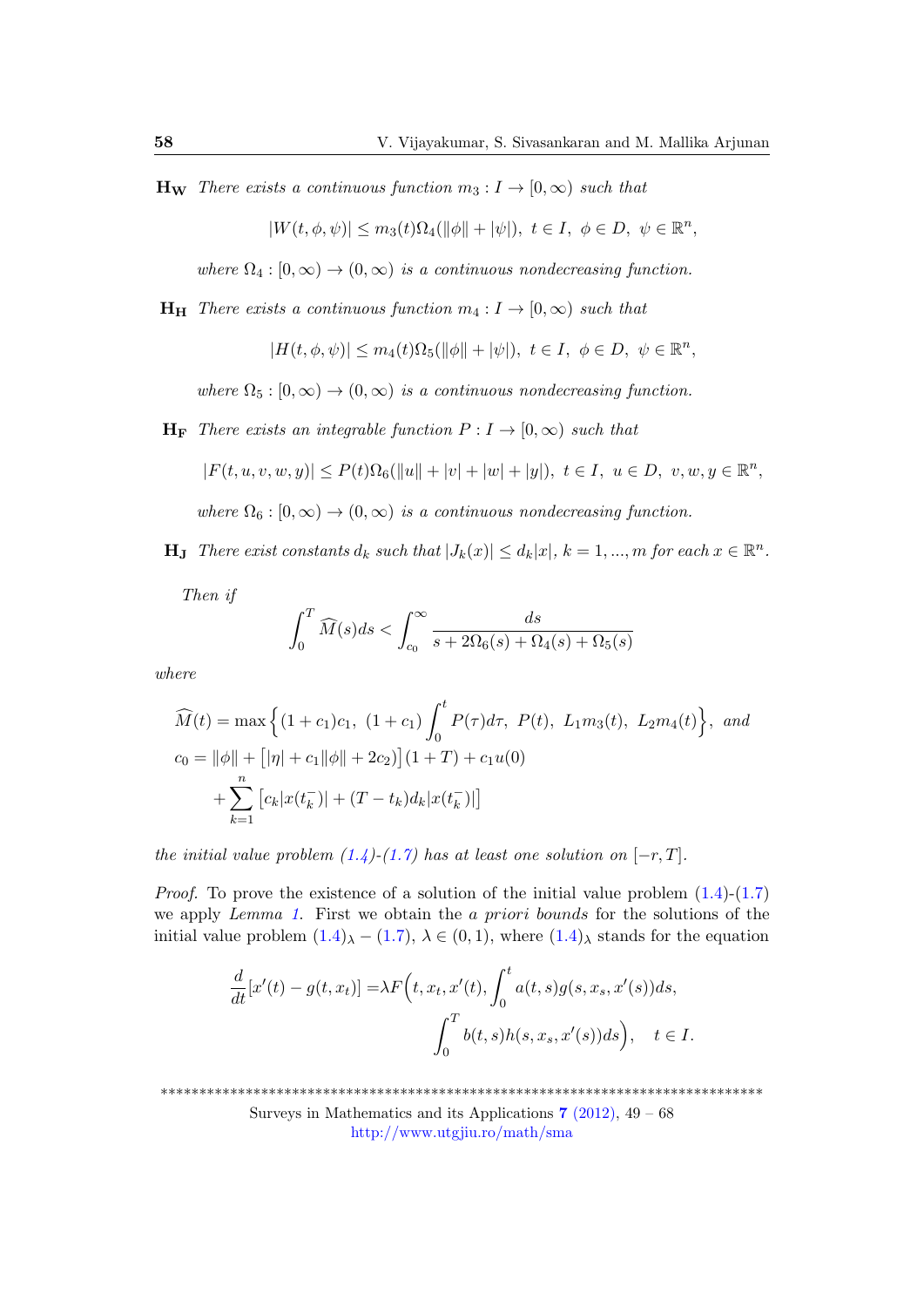Let x be a solution of the initial value problem  $(1.4)$  $(1.4)$  $\lambda - (1.7)$  $\lambda - (1.7)$ . From

$$
x(t) = \lambda \phi(0) + \lambda [\eta - g(0, \phi)]t + \lambda \int_0^t g(s, x_s) ds + \lambda \int_0^t \int_0^s F(\tau, x_\tau, x'(\tau)),
$$
  

$$
\int_0^\tau a(\tau, \sigma) w(\sigma, x_\sigma, x'(\sigma)) d\sigma, \int_0^T b(\tau, \sigma) h(\sigma, x_\sigma, x'(\sigma)) d\sigma \Big) d\tau ds
$$
  

$$
+ \lambda \sum_{0 < t_k < t} [I_k(x(t_k^-)) + (T - t_k) J_k(x(t_k^-))], \ t \in I
$$

we have, for every  $t \in I$ ,

$$
|x(t)| \le ||\phi|| + [|\eta| + c_1||\phi|| + 2c_2]T + c_1 \int_0^t ||x_s|| ds + \int_0^t \int_0^s P(\tau) \Omega_6 \Big(||x_\tau|| + |x'(\tau)| + L_1 \int_0^\tau m_3(\sigma) \Omega_4 (\|x_\sigma\|) d\sigma + L_2 \int_0^T m_4(\sigma) \Omega_5 (\|x_\sigma\|) d\sigma \Big) d\tau ds
$$
  
+ 
$$
\sum_{k=1}^n [c_k |x(t_k^-)| + (T - t_k) d_k |x(t_k^-)|].
$$

We consider the function  $\mu$  given in the proof of *Theorem [3](#page-3-2)*. Then by the previous inequality we have,

$$
\mu(t) = \sup\{|x(s)| : -r \le s \le t\}, \ t \in I.
$$

Let  $t^* \in [-r, t]$  be such that  $\mu(t) = |x(t^*)|$ . If  $t^* \in [0, t]$ , by the previous inequality we have, for every  $t \in I$ ,

 $|\mu(t)|$ 

$$
\leq \|\phi\| + \|\eta\| + c_1 \|\phi\| + 2c_2 \Big|T + c_1 \int_0^t \mu(s)ds + \int_0^t \int_0^s P(\tau)\Omega_6\Big(\mu(\tau) + |x'(\tau)| + L_1 \int_0^{\tau} m_3(\sigma)\Omega_4(\mu(\sigma) + |x'(\sigma)|) d\sigma + L_2 \int_0^T m_4(\sigma)\Omega_5(\mu(\sigma) + |x'(\sigma)|) d\sigma\Big) d\tau ds
$$
  
+ 
$$
\sum_{k=1}^n [c_k |x(t_k^-)| + (T - t_k) d_k |x(t_k^-)|].
$$

If  $t^* \in [-r, 0]$  then  $\mu(t) = ||\phi||$  and the previous inequality obvious holds.

Denoting by  $u(t)$  the right hand side of the above inequality we have,

$$
u(0) = \|\phi\| + [\|\eta\| + c_1\|\phi\| + 2c_2]T + \sum_{k=1}^n [c_k|x(t_k^-)| + (T - t_k)d_k|x(t_k^-)|],
$$
  

$$
\mu(t) \le u(t), \ t \in I.
$$

\*\*\*\*\*\*\*\*\*\*\*\*\*\*\*\*\*\*\*\*\*\*\*\*\*\*\*\*\*\*\*\*\*\*\*\*\*\*\*\*\*\*\*\*\*\*\*\*\*\*\*\*\*\*\*\*\*\*\*\*\*\*\*\*\*\*\*\*\*\*\*\*\*\*\*\*\*\*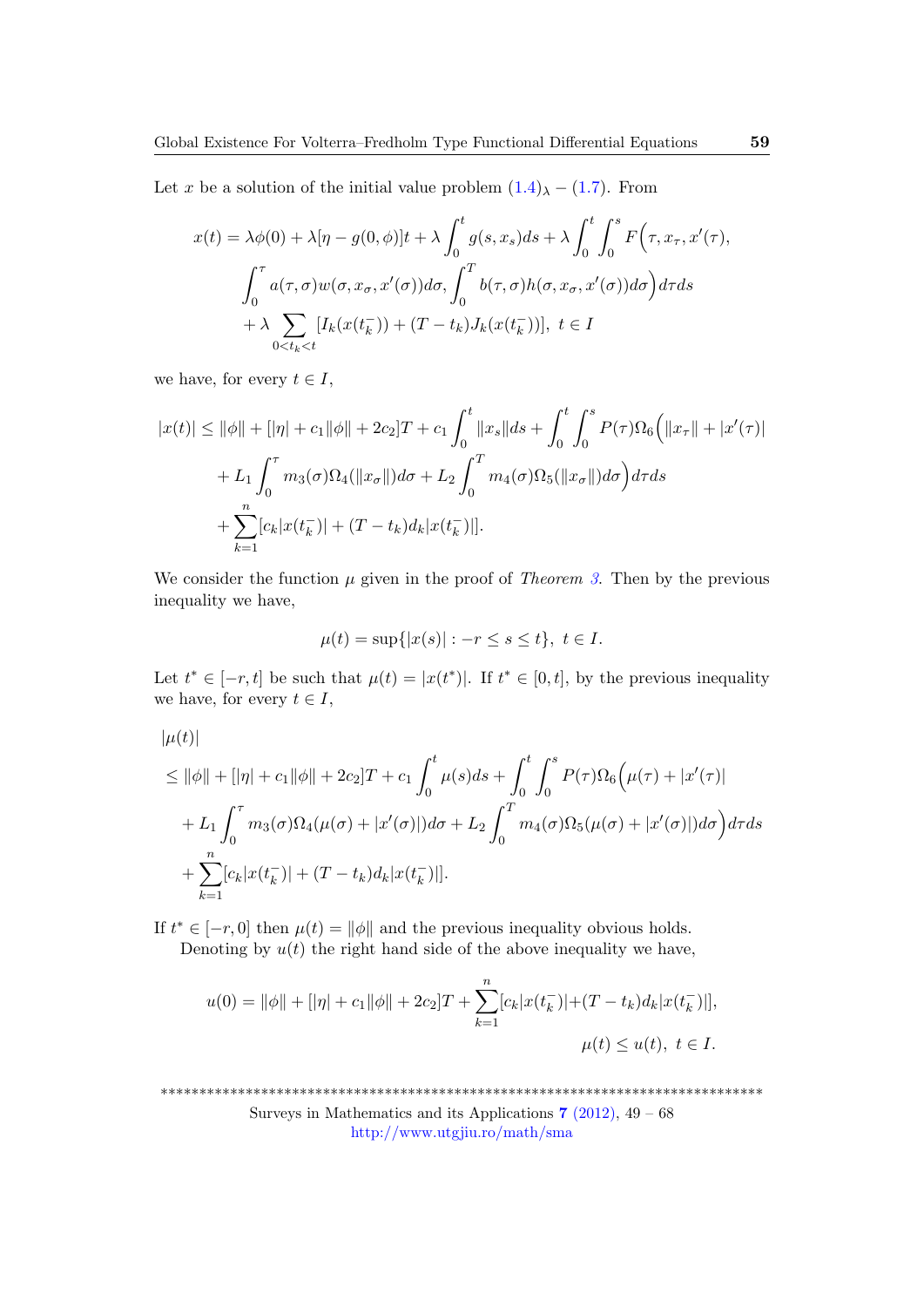and

$$
u'(t) = c_1\mu(t) + \int_0^t P(\tau)\Omega_6(\mu(\tau) + |x'(\tau)| + L_1 \int_0^\tau m_3(\sigma)\Omega_4(\mu(\sigma) + |x'(\sigma)|) d\sigma
$$
  
+ 
$$
L_2 \int_0^T m_4(\sigma)\Omega_5(\mu(\sigma) + |x'(\sigma)|) d\sigma \Big) d\tau
$$
  

$$
\leq c_1 u(t) + \int_0^t P(\tau)\Omega_6(u(\tau) + |x'(\tau)| + L_1 \int_0^\tau m_3(\sigma)\Omega_4(u(\sigma) + |x'(\sigma)|) d\sigma
$$
  
+ 
$$
L_2 \int_0^T m_4(\sigma)\Omega_5(u(\sigma) + |x'(\sigma)|) d\sigma \Big) d\tau, \quad t \in I.
$$

Therefore if

$$
v(t) = \sup\{|x'(s)| : s \in I\}, \ t \in I
$$

we obtain

$$
u'(t) \le c_1 u(t) + \int_0^t P(\tau) \Omega_6(u(\tau) + v(\tau) + L_1 \int_0^{\tau} m_3(\sigma) \Omega_4(u(\sigma) + v(\sigma)) d\sigma
$$
  
+  $L_2 \int_0^T m_4(\sigma) \Omega_5(u(\sigma) + v(\sigma)) d\sigma \Big) d\tau, \ t \in I.$  (4.1)

On the other hand, by

$$
x'(t) = \lambda[\eta - g(0, \phi)] + \lambda g(t, x_t) + \lambda \int_0^t F(\tau, x_\tau, x'(\tau)),
$$

$$
\int_0^\tau a(\tau, s) W(s, x_s, x'(s)) ds, \int_0^T b(\tau, s) H(s, x_s, x'(s)) ds d\tau
$$

for any  $t \in I$  and every  $s \in [0, t]$ , we obtain

$$
|x'(t)| \le |\eta| + c_1 \|\phi\| + 2c_2 + c_1 \|x_t\| + \int_0^t P(\tau) \Omega_6(u(\tau) + |x'(\tau)| + L_1 \int_0^{\tau} m_3(\sigma))
$$
  

$$
(\times) \Omega_4(u(\sigma) + |x'(\tau)|) d\sigma + L_2 \int_0^T m_4(\sigma) \Omega_5(u(\sigma) + |x'(\tau)|) d\sigma \Big) d\tau,
$$

or

$$
v(t) \le |\eta| + c_1 \|\phi\| + 2c_2 + c_1 u(t) + \int_0^t P(\tau) \Omega_6(u(\tau) + v(\tau) + L_1 \int_0^{\tau} m_3(\sigma))
$$
  

$$
(\times)\Omega_4(u(\sigma) + v(\tau))d\sigma + L_2 \int_0^T m_4(\sigma) \Omega_5(u(\sigma) + v(\tau))d\sigma \Big) d\tau, \ t \in I.
$$

Denoting by  $z(t)$  the right hand side of the above inequality we have:

$$
z(0) = |\eta| + c_1 \|\phi\| + 2c_2 + c_1 u(0), \quad v(t) \le z(t), \ t \in I
$$

\*\*\*\*\*\*\*\*\*\*\*\*\*\*\*\*\*\*\*\*\*\*\*\*\*\*\*\*\*\*\*\*\*\*\*\*\*\*\*\*\*\*\*\*\*\*\*\*\*\*\*\*\*\*\*\*\*\*\*\*\*\*\*\*\*\*\*\*\*\*\*\*\*\*\*\*\*\*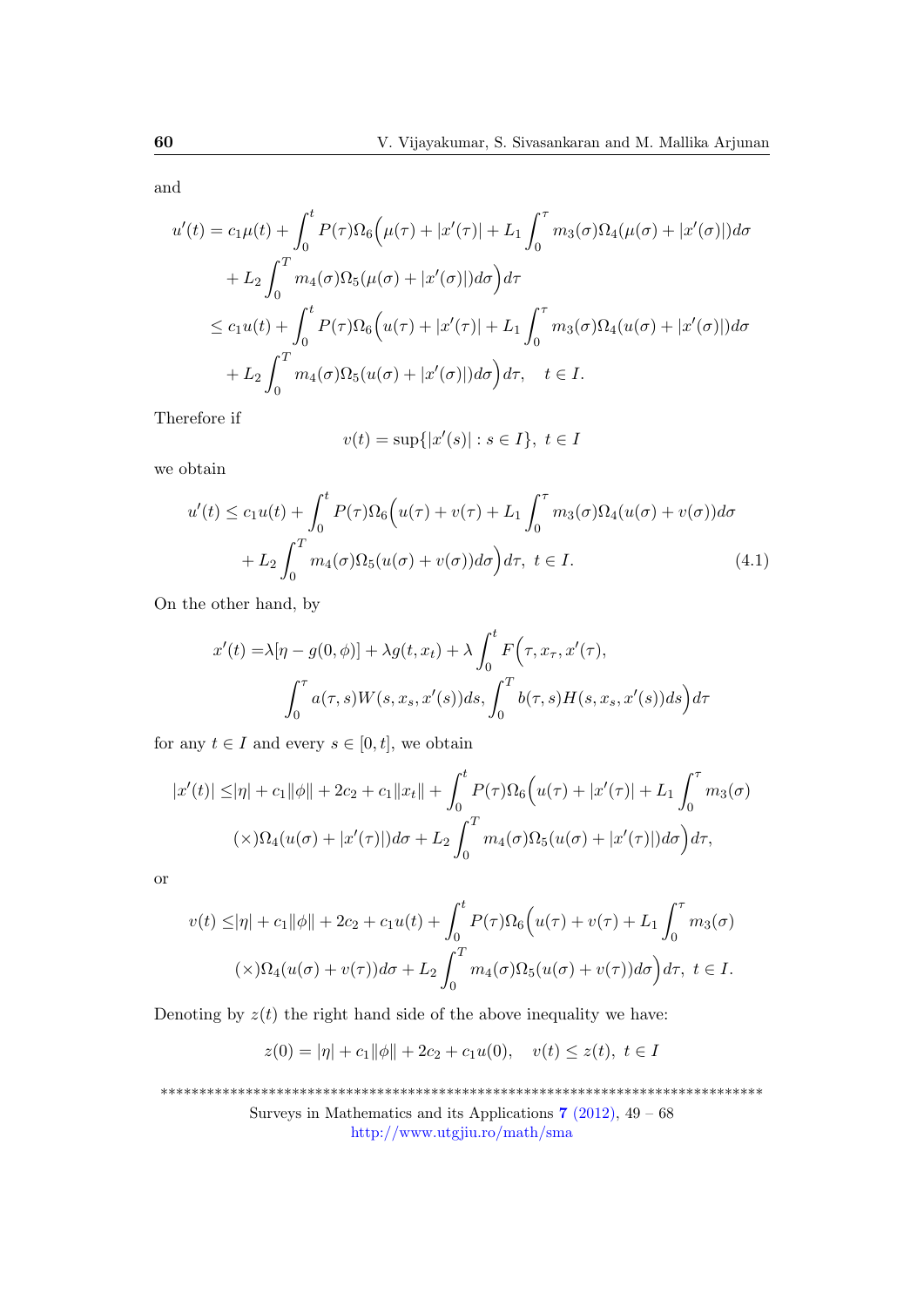and

$$
z'(t) = c_1 u'(t) + P(t)\Omega_6(u(t) + v(t) + L_1 \int_0^t m_3(\sigma)\Omega_4(u(\sigma) + v(\tau))d\sigma
$$
  
+ 
$$
L_2 \int_0^T m_4(\sigma)\Omega_5(u(\sigma) + v(\tau))d\sigma),
$$
  

$$
\leq c_1 u'(t) + P(t)\Omega_6(u(t) + z(t) + L_1 \int_0^t m_3(\sigma)\Omega_4(u(\sigma) + z(\tau))d\sigma
$$
  
+ 
$$
L_2 \int_0^T m_4(\sigma)\Omega_5(u(\sigma) + z(\tau))d\sigma), \ t \in I.
$$

From (4.1), since  $v(t) \leq z(t)$  we have

$$
u'(t) \le c_1 u(t) + \int_0^t P(\tau) \Omega_6(u(\tau) + z(\tau) + L_1 \int_0^{\tau} m_3(\sigma) \Omega_4(u(\sigma) + z(\sigma)) d\sigma
$$

$$
+ L_2 \int_0^T m_4(\sigma) \Omega_5(u(\sigma) + z(\sigma)) d\sigma \Big) d\tau, \ t \in I.
$$

Let

$$
w(t) = u(t) + z(t) + L_1 \int_0^t m_1(\sigma) \Omega_4(u(\sigma) + z(\sigma)) d\sigma
$$
  
+ 
$$
L_2 \int_0^T m_2(\sigma) \Omega_5(u(\sigma) + z(\sigma)) d\sigma, \quad t \in I.
$$

Then

$$
w(0) = u(0) + z(0) = c_0, \quad u(t) + z(t) \le w(t), \ t \in I
$$

and

$$
w'(t) = u'(t) + z'(t) + L_1 m_3(t) \Omega_4(u(t) + z(t)) + L_2 m_4(t) \Omega_5(u(t) + z(t))
$$
  
\n
$$
\leq c_1 u(t) + \int_0^t P(\tau) \Omega_6(w(\tau)) d\tau + c_1 u'(t) + P(t) \Omega_6(w(t))
$$
  
\n
$$
+ L_1 m_3(t) \Omega_4(u(t) + z(t)) + L_2 m_4(t) \Omega_5(u(t) + z(t))
$$
  
\n
$$
\leq (1 + c_1) c_1 w(t) + (1 + c_1) \int_0^t P(\tau) \Omega_6(w(\tau)) d\tau + P(t) \Omega_6(w(t))
$$
  
\n
$$
+ L_1 m_3(t) \Omega_4(u(t) + z(t)) + L_2 m_4(t) \Omega_5(u(t) + z(t))
$$
  
\n
$$
\leq \hat{m}(t) [w(t) + 2\Omega_6(w(t)) + \Omega_4(w(t)) + \Omega_5(w(t))], \ t \in I.
$$

This implies

$$
\int_{w(0)}^{w(t)} \frac{ds}{s + 2\Omega_6(s) + \Omega_4(s) + \Omega_5(s)} \le \int_0^T \widehat{M}(s)ds < \int_{c_0}^\infty \frac{ds}{s + 2\Omega_6(s) + \Omega_4(s) + \Omega_5(s)}
$$

\*\*\*\*\*\*\*\*\*\*\*\*\*\*\*\*\*\*\*\*\*\*\*\*\*\*\*\*\*\*\*\*\*\*\*\*\*\*\*\*\*\*\*\*\*\*\*\*\*\*\*\*\*\*\*\*\*\*\*\*\*\*\*\*\*\*\*\*\*\*\*\*\*\*\*\*\*\*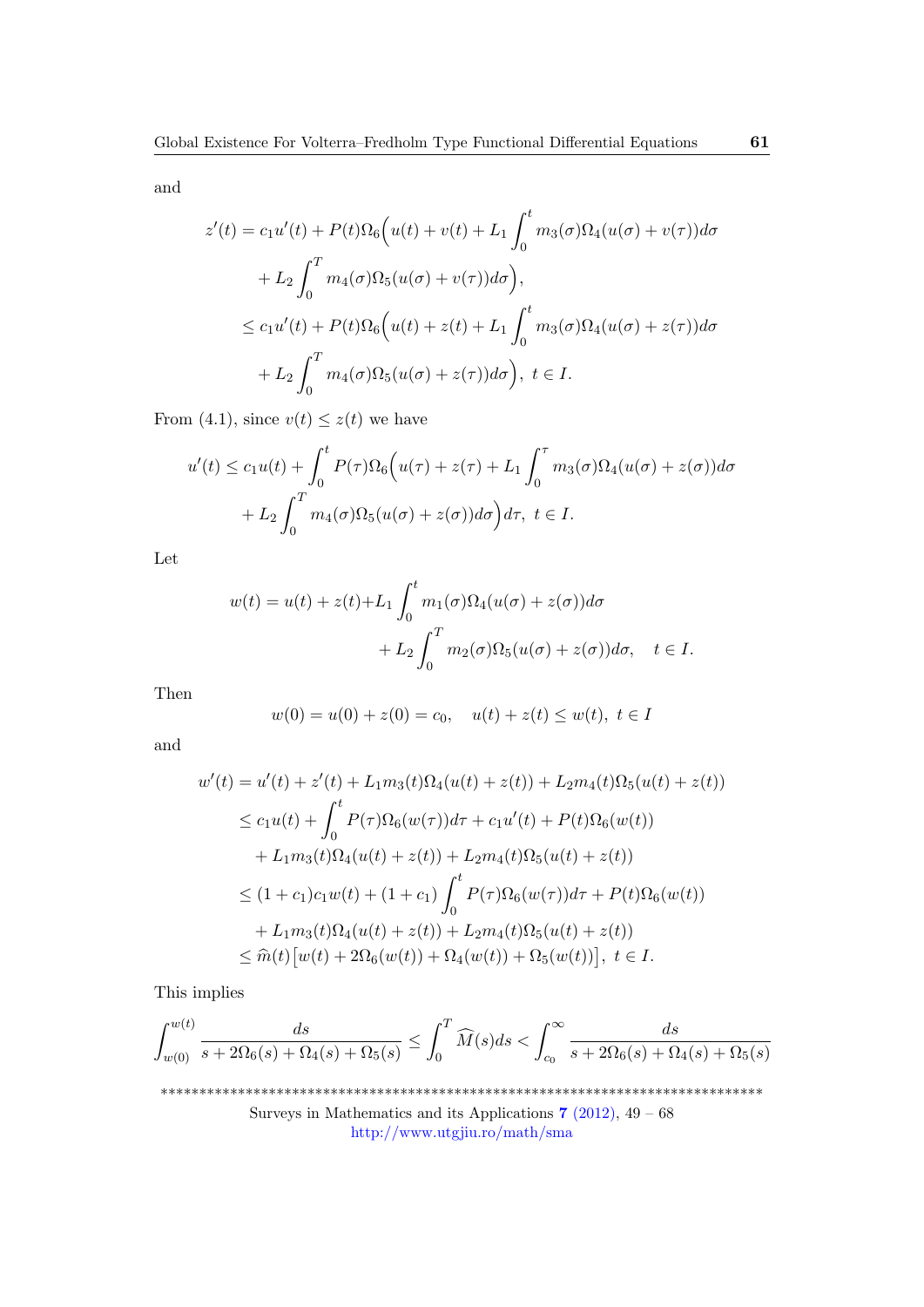This inequality implies that there is a constant K such that  $w(t) \leq K$ ,  $t \in I$ . Then

$$
|x(t)| \le \mu(t) \le u(t), \ t \in I
$$
  

$$
|x'(t)| \le v(t) \le z(t), \ t \in I
$$

and hence

$$
||x^*|| \le ||x||_r + ||x||_1 \le K.
$$

In the second step we rewrite the initial value problem  $(1.4)-(1.7)$  $(1.4)-(1.7)$  $(1.4)-(1.7)$  as an integral operator and will prove that this operator is completely continuous.

Define the operator  $Q : B \to B$ ,  $B = \Omega$  by

$$
(Qx)(t) = \begin{cases} \phi(t), & t \in [-r, 0] \\ \phi(0) + [\eta - g(0, \phi)]t + \int_0^t g(s, y_s)ds + \int_0^t \int_0^s F(\tau, x_\tau, x'(\tau), \\ \int_0^\tau a(s, \sigma) W(\sigma, x_\sigma, x'(\sigma))d\sigma, \int_0^T b(s, \sigma) H(\tau, x_\sigma, x'(\sigma))d\tau \end{cases} d\tau ds + \sum_{0 < t_k < t} [I_k(x(t_k^{-})) + (T - t_k)J_k(x(t_k^{-}))], \quad t \in I.
$$

Let a bounded sequence  $\{z_v\}$  in B, i.e  $||z_v|| \leq b$ , for all v. Then the sequence  $\{z_v(t)\}\,$ ,  $t \in I$  is bounded in B. Using the fact that

$$
\left| F\Big(t, z_{vt}, z'_v(s), \int_0^t a(t,s)W(s, z_{vs}, z'_v(s))ds, \int_0^T b(t,s)H(s, z_{vs}, z'_v(s))ds \Big) \right| \le M_1
$$

where

$$
M_1 = M^* \Omega_6 \big[ 2b + M^* \Omega_4(2b)T + M^* \Omega_5(2b)T \big], \ M^* = \max \{ ||\phi||, \max \{ \widetilde{M}(t), t \in I \} \}
$$

we can easily prove that there exists a constant

$$
M = \max \left\{ \|\phi\| + \left[|\eta| + c_1\|\phi\| + 2c_2\right]T + c_1bT + M_1\frac{T^2}{2} + \sum_{k=1}^n (c_k + (T - t_k)d_k) |z(t_k^-)|, |\eta| + (1 + T)c_1\|\phi\| + (2 + T)c_2 + M_1T \right\}
$$

such that

$$
||Qz_v||_r \le M \quad \text{and} \quad ||(Qz_v)'||_1 \le M
$$

which means that  ${Qz_v}$  and  ${(Qz_v)}'$  are uniformly bounded.

\*\*\*\*\*\*\*\*\*\*\*\*\*\*\*\*\*\*\*\*\*\*\*\*\*\*\*\*\*\*\*\*\*\*\*\*\*\*\*\*\*\*\*\*\*\*\*\*\*\*\*\*\*\*\*\*\*\*\*\*\*\*\*\*\*\*\*\*\*\*\*\*\*\*\*\*\*\* Surveys in Mathematics and its Applications  $7$  [\(2012\),](http://www.utgjiu.ro/math/sma/v07/v07.html) 49 – 68 <http://www.utgjiu.ro/math/sma>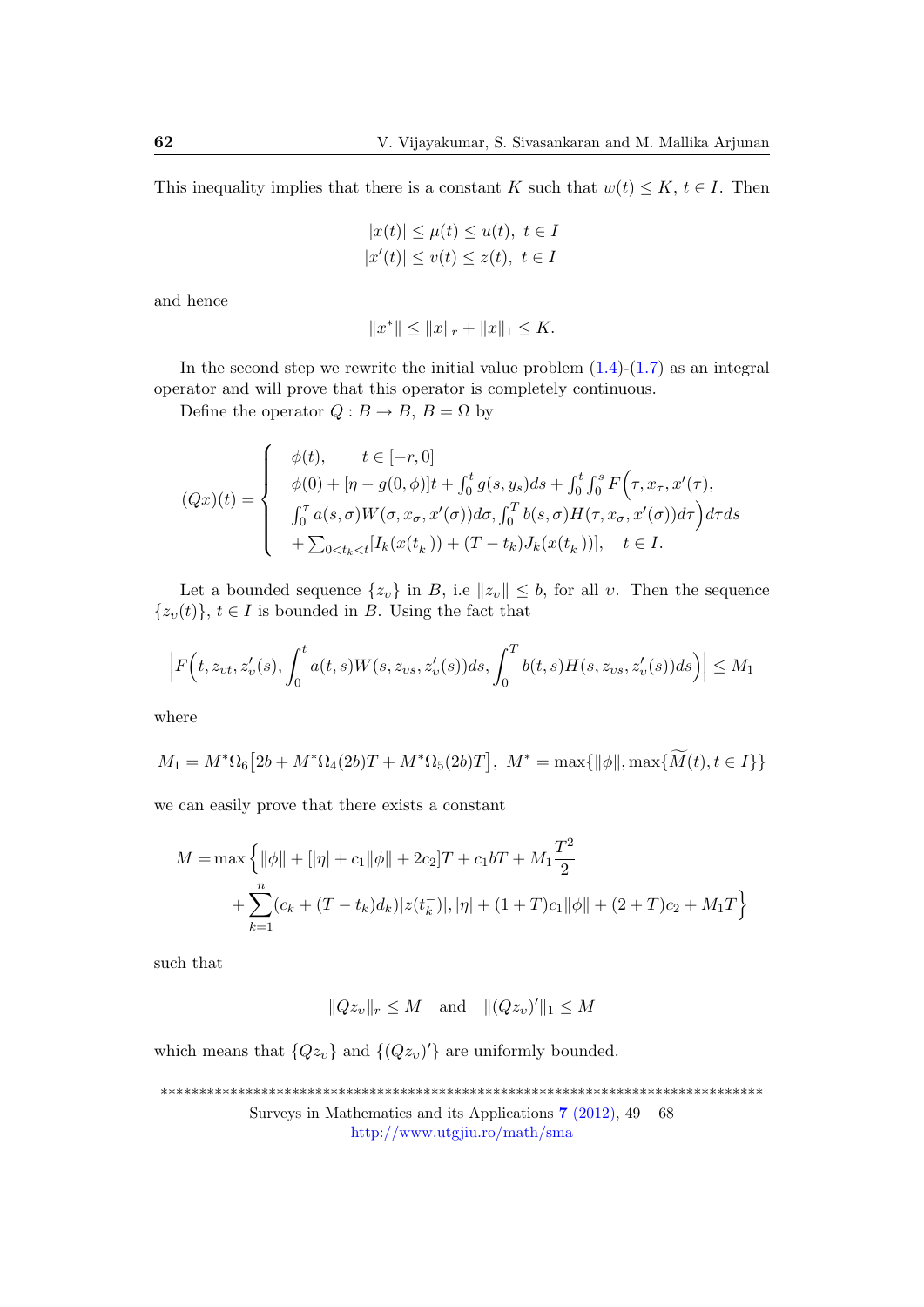Moreover rewriting the operator  $Qx$  for  $t \in I$  as  $(Qx)(t) = (Q_1x)(t) + (Q_2x)(t)$ where

$$
(Q_1x)(t) = \phi(0) + [\eta - g(0, \phi)]t + \int_0^t g(s, y_s)ds + \sum_{0 < t_k < t} [I_k(x(t_k^-)) + (T - t_k)J_k(x(t_k^-))],
$$
\n
$$
(Q_2x)(t) = \int_0^t \int_0^s F\Big(\tau, x_\tau, x'(\tau), \int_0^\tau a(s, \sigma) W(\sigma, x_\sigma) d\sigma, \int_0^T b(s, \sigma) H(\tau, x_\sigma) d\tau \Big) d\tau ds, \ t \in I,
$$

it is easy to see that the sequences  $\{Q_1z_v\}$ ,  $\{(Q_1z_v)'\}$  and  $\{Q_2z_v\}$ ,  $\{(Q_2z_v)'\}$  are equicontinuous.

Thus, by the Arzela-Ascoli theorem the operator Q is completely continuous.

Finally, the set  $\Phi(Q) = \{x \in B : x = \lambda Qx, \lambda \in (0,1)\}\$ is bounded, as we proved in the first part. Hence by Lemma [1](#page-3-1), the operator  $Q$  has a fixed point in  $B$ . Then it is clear that the initial value problem  $(1.4)-(1.7)$  $(1.4)-(1.7)$  $(1.4)-(1.7)$  has at least one solution.

Hence the proof of the theorem is complete.

## 5 Application

In this section, we apply some of the results established in this paper.

Example 6. First, we consider the partial first order differential equation of the form

$$
w_t(u,t) - g_1(t, w(x, t - r)) = P(t, w(u,t), \int_0^t k_1(t, w(x, t - r)) ds, \int_0^b h_1(t, w(x, t - r)) ds), \quad (5.1)
$$

$$
w(0, t) = w(\pi, t) = 0, \quad 0 \le t \le b,
$$
\n(5.2)

$$
w(u,t) = \phi(x,t), \quad 0 \le u \le \pi,
$$
\n
$$
(5.3)
$$

$$
w(t_k^+, y) - w(t_k^-, y) = I_k(w(t_k^-, y)), \ k = 1, 2, ..., m,
$$
 (5.4)

where  $P: [0, b] \times D \times \mathbb{R}^n \times \mathbb{R}^n \to \mathbb{R}^n$  is a function and  $g_1, k_1, h_1 : [0, b] \times D \to \mathbb{R}^n$  are continuous functions. We assume that the functions  $P, g_1, k_1$  and  $h_1$  in [\(5.1\)](#page-14-0)-[\(5.4\)](#page-14-1) satisfy the following conditions.

(1) There exist constants  $c_1$  and  $c_2$  such that  $|g(t, \phi)| \leq c_1 |\phi| + c_2$ , for  $t \in [0, b]$ ,  $\phi \in D$ .

\*\*\*\*\*\*\*\*\*\*\*\*\*\*\*\*\*\*\*\*\*\*\*\*\*\*\*\*\*\*\*\*\*\*\*\*\*\*\*\*\*\*\*\*\*\*\*\*\*\*\*\*\*\*\*\*\*\*\*\*\*\*\*\*\*\*\*\*\*\*\*\*\*\*\*\*\*\*

Surveys in Mathematics and its Applications  $7$  [\(2012\),](http://www.utgjiu.ro/math/sma/v07/v07.html) 49 – 68 <http://www.utgjiu.ro/math/sma>

<span id="page-14-1"></span><span id="page-14-0"></span> $\Box$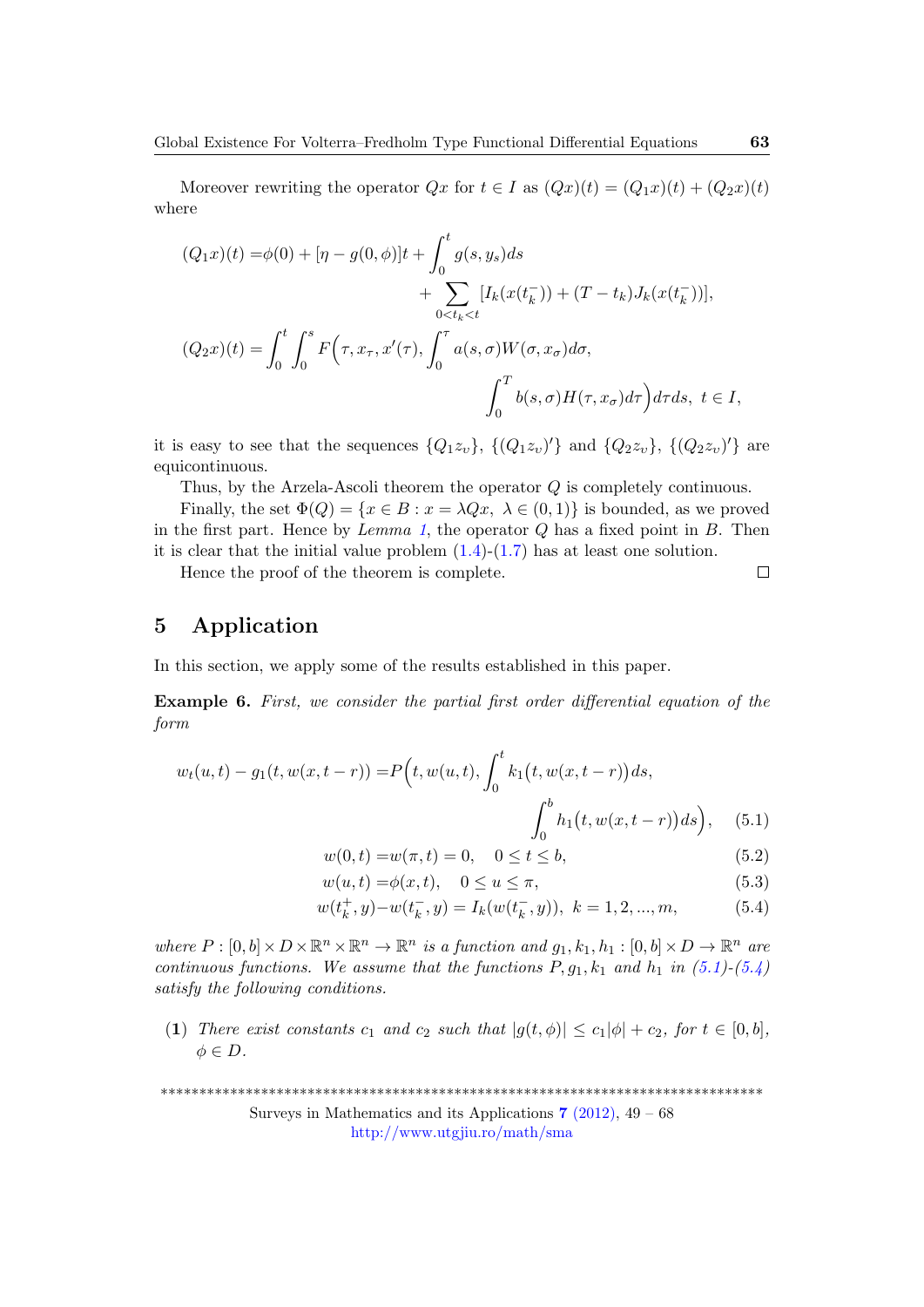(2) There exists a nonnegative function  $p_1$  defined on [0, b] such that

$$
\Big|\int_0^t k_1(t,x)ds\Big|\leq p_1(t)|x|
$$

for  $t \in [0, b]$  and  $x \in D$ .

(3) There exists a nonnegative function  $q_1$  defined on  $[0, b]$  such that

$$
\left| \int_0^b h_1(t,x)ds \right| \le q_1(t)|x|
$$

for  $t \in [0, b]$  and  $x \in D$ .

(4) There exists nonnegative real valued continuous function  $l_1$  defined on  $[0, b]$ and a positive continuous increasing function  $K_1$  defined on  $\mathbb{R}_+$  such that

$$
|P(t, x, y, z)| \le l_1(t)K_1(|x| + |y| + |z|)
$$

for 
$$
t, x, y, z \in [0, b] \times D \times \mathbb{R}^n \times \mathbb{R}^n
$$
.

(5) There exist constants  $c_k$  such that  $|I_k(x)| \leq c_k |x|$ ,  $k = 1, ..., m$  for each  $x \in \mathbb{R}^n$ .

Let us take  $X = L^2[0, \pi]$ . Suppose that

$$
\int_0^T \widehat{m}(s)ds < \int_c^{+\infty} \frac{ds}{\Omega_3(s) + \Omega_1(s) + \Omega_2(s)}
$$

where

$$
\widehat{m}(t) = \max \left\{ \frac{1}{(1 - c_1)} p(t), \ L_1 m_1(t), \ L_2 m_2(t) \right\} \text{ and}
$$

$$
c = \frac{1}{(1 - c_1)} \left\{ (1 + c_1) ||\phi|| + 2c_2 + \sum_{k=1}^n c_k |x(t_k^-)| \right\}
$$

is satisfied. Define the functions  $f : [0, b] \times X \times X \times X \to X$ ,  $a, b : [0, b] \times [0, b] \to X$ ,  $g, w, h : [0, b] \times X \to X$ ,  $I_k \in (X, X)$  as follows

$$
f(t, x, y, z)(u) = P(t, x(u, t), y(u, t), z(u, t)),
$$
  
\n
$$
k(t, x)(u) = k_1(t, x(u, t)) \text{ and}
$$
  
\n
$$
h(t, x)(u) = h_1(t, x(u, t))
$$

for  $t \in [0, b], x, y, z \in X$  and  $0 \le u \le \pi$ .

\*\*\*\*\*\*\*\*\*\*\*\*\*\*\*\*\*\*\*\*\*\*\*\*\*\*\*\*\*\*\*\*\*\*\*\*\*\*\*\*\*\*\*\*\*\*\*\*\*\*\*\*\*\*\*\*\*\*\*\*\*\*\*\*\*\*\*\*\*\*\*\*\*\*\*\*\*\*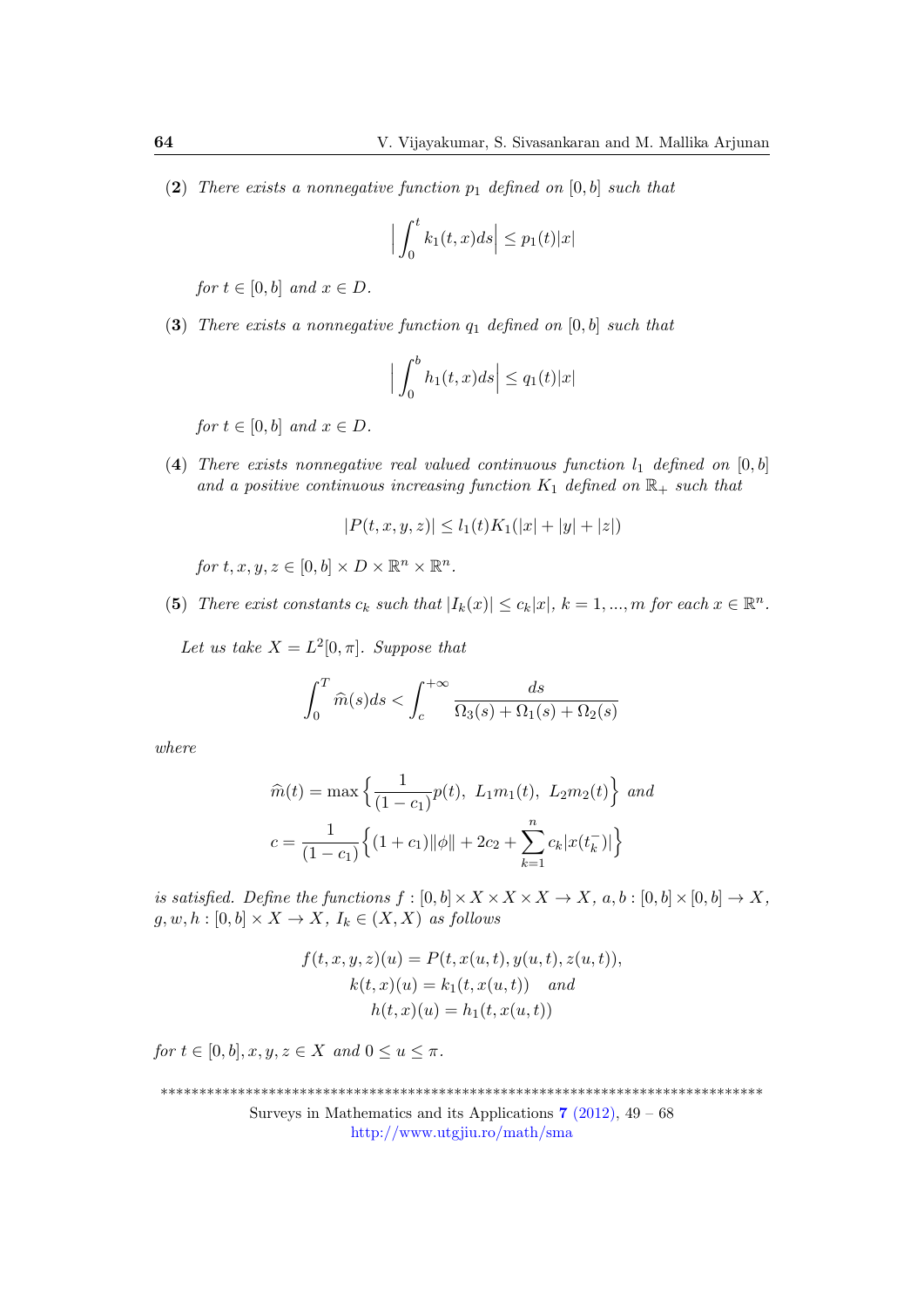With these choices of the functions, the equations  $(5.1)-(5.4)$  $(5.1)-(5.4)$  $(5.1)-(5.4)$  can be modelled abstractly as nonlinear mixed Volterra-Fredholm integrodifferential equation with nonlocal condition in Banach space X:

$$
\frac{d}{dt}[x(t) - g(t, x_t)] = f(t, x_t, \int_0^t a(t, s)w(s, x_s)ds, \int_0^T b(t, s)h(s, x_s)ds),
$$
  

$$
t \in I = [0, T] \setminus \{t_1, ..., t_m\}, \quad (5.5)
$$

$$
\Delta x|_{t=t_k} = I_k(x(t_k^-)), \quad k = 1, ..., m,
$$
\n(5.6)

$$
x_0 = \phi \tag{5.7}
$$

Since all the hypotheses of the Theorem [3](#page-3-2) are satisfied, the Theorem [3](#page-3-2) can be applied to guarantee the solution of the nonlinear mixed Volterra-Fredholm type neutral impulsive integrodifferential equation.

#### Acknowledgement.

The first author would like to thank Dr. V. Palanisamy, Principal, Dr. Chitra Manohar, Secretary, Info Institute of Engineering, Coimbatore, for their constant encouragement and support for this research work.

The third author dedicates this paper to "Silver Jubilee Year Celebrations of Karunya University, Coimbatore".

## References

- <span id="page-16-0"></span>[1] D.D. Bainov and P.S. Simeonov, Impulsive Differential Equations: Periodic Solutions and Applications, Longman Scientific and Technical Group, England, 1993. [MR1266625\(](http://www.ams.org/mathscinet-getitem?mr=1266625)95b:34012). [Zbl 0815.34001.](http://www.zentralblatt-math.org/zmath/en/advanced/?q=an:0815.34001&format=complete)
- <span id="page-16-1"></span>[2] D.D. Bainov and V.C. Covachev, Impulsive Differential Equations with a Small Parameter, World Scientific, New Jersey, 1994. [MR1430569\(](http://www.ams.org/mathscinet-getitem?mr=1430569)97i:34001). [Zbl](http://www.zentralblatt-math.org/zmath/en/advanced/?q=an:0828.34001&format=complete) [0828.34001.](http://www.zentralblatt-math.org/zmath/en/advanced/?q=an:0828.34001&format=complete)
- <span id="page-16-2"></span>[3] K. Balachandran, J.Y. Park and M. Chandrasekaran, Nonlocal Cauchy problem for delay integrodifferential equations of Sobolve type in Banach spaces, Appl. Math. Lett. 15(7) (2002), 845-854. [MR1920985\(](http://www.ams.org/mathscinet-getitem?mr=1920985)2003d:34162). [Zbl 1028.45006.](http://www.zentralblatt-math.org/zmath/en/search/?q=an:1028.45006&format=complete)
- <span id="page-16-3"></span>[4] K. Balachandran, D.G. Park and S.M. Anthoni, Existence of solutions of abstract nonlinear second order neutral functional integrodifferential equations, Comput. Math. Appl. 46 (2003), 1313-1324. [MR2019686\(](http://www.ams.org/mathscinet-getitem?mr=2019686)2005b:45006). [Zbl](http://www.zentralblatt-math.org/zmath/en/advanced/?q=an:1054.45006&format=complete) [1054.45006.](http://www.zentralblatt-math.org/zmath/en/advanced/?q=an:1054.45006&format=complete)
- <span id="page-16-4"></span>[5] M. Benchohra, J. Henderson and S.K. Ntouyas, Impulsive differential equations and inclusions, Hindawi Publishing Corporation, New York, 2006. xiv+366 pp. ISBN: 977-5945-50-X. [MR2322133\(](http://www.ams.org/mathscinet-getitem?mr=2322133)2008f:34001). [Zbl 1130.34003.](http://www.zentralblatt-math.org/zmath/en/advanced/?q=an:1130.34003&format=complete)

\*\*\*\*\*\*\*\*\*\*\*\*\*\*\*\*\*\*\*\*\*\*\*\*\*\*\*\*\*\*\*\*\*\*\*\*\*\*\*\*\*\*\*\*\*\*\*\*\*\*\*\*\*\*\*\*\*\*\*\*\*\*\*\*\*\*\*\*\*\*\*\*\*\*\*\*\*\*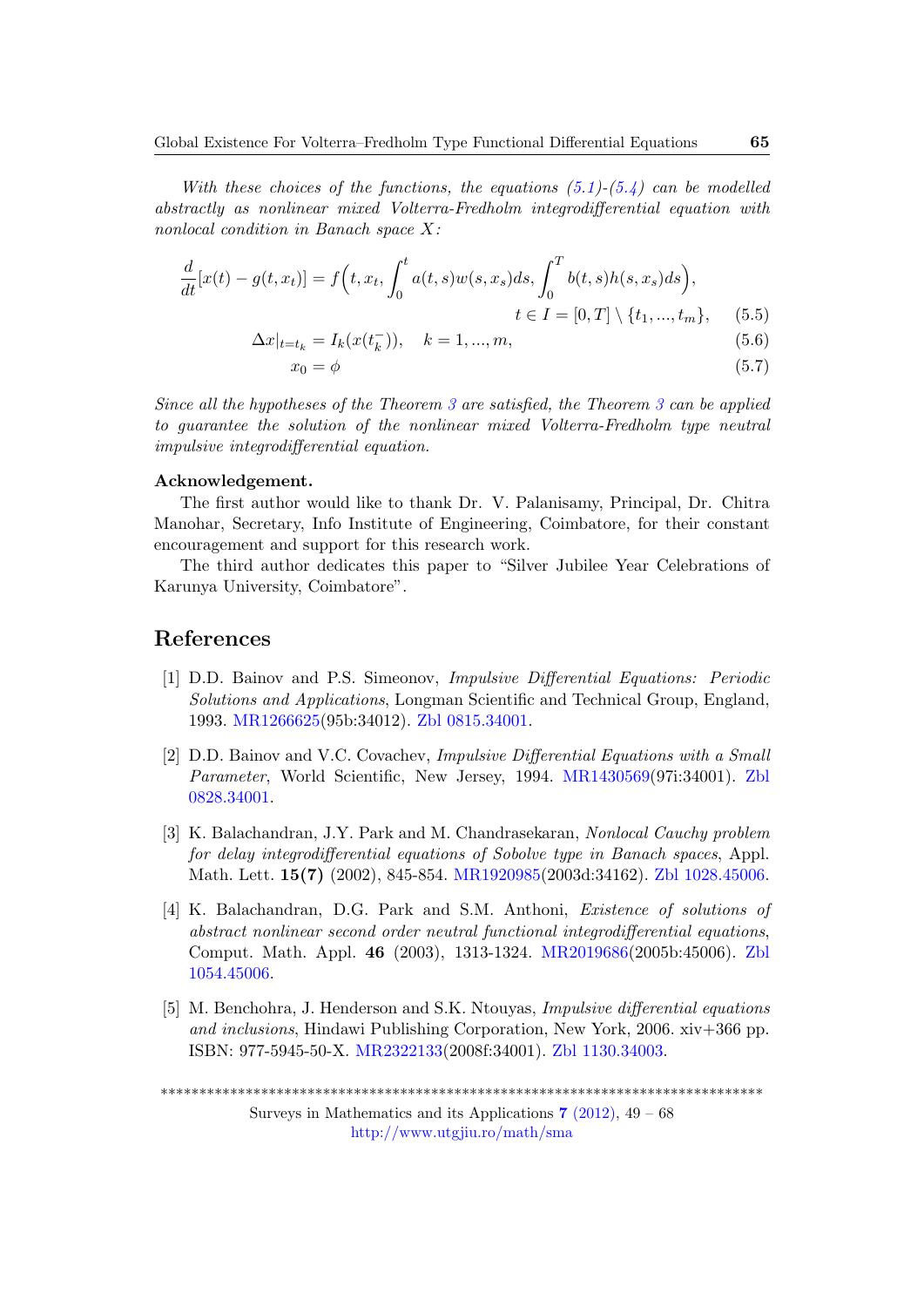- <span id="page-17-2"></span>[6] Y.K. Chang, V. Kavitha and M. Mallika Arjunan, Existence results for a second order impulsive functional differential equation with state-dependent delay, Diff. Equ. Appl. 1(3) (2009), 325-339. [MR2554970\(](http://www.ams.org/mathscinet-getitem?mr=2554970)2010k:34223). [Zbl 1192.34091.](http://www.zentralblatt-math.org/zmath/en/advanced/?q=an:1192.34091&format=complete)
- <span id="page-17-4"></span>[7] Y.K. Chang, A. Anguraj and M. Mallika Arjunan, Existence results for impulsive neutral functional differential equations with infinite delay, Nonlinear Anal. Hybrid Syst. 2(1) (2008), 209-218. [MR2382006\(](http://www.ams.org/mathscinet-getitem?mr=2382006)2008k:34027). [Zbl](http://www.zentralblatt-math.org/zmath/en/advanced/?q=an:1170.35467&format=complete) [1170.35467.](http://www.zentralblatt-math.org/zmath/en/advanced/?q=an:1170.35467&format=complete)
- <span id="page-17-3"></span>[8] Y.K. Chang, V. Kavitha and M. Mallika Arjunan, Existence results for impulsive neutral differential and integrodifferential equations with nonlocal conditions via fractional operators, Nonlinear Anal. Hybrid Syst. 4(1) (2010), 32-43. [MR2570180\(](http://www.ams.org/mathscinet-getitem?mr=2570180)2010m:34151). [Zbl 1200.34095.](http://www.zentralblatt-math.org/zmath/en/advanced/?q=an:1200.34095&format=complete)
- <span id="page-17-5"></span>[9] M. B. Dhakne and S. D. Kendre, On abstract Nonlinear Mixed Volterra-Fredhom Integrodifferential equations, Comm. Appl. Nonlinear Anal. 13(4) (2006), 101- 112. [MR2286408\(](http://www.ams.org/mathscinet-getitem?mr=2286408)2008d:45008). [Zbl 1119.45005.](http://www.zentralblatt-math.org/zmath/en/advanced/?q=an:1119.45005&format=complete)
- <span id="page-17-10"></span>[10] J. Dugundji and A. Granas, Fixed point theory, Vol. 1, Matematyczne, PNW Warsawa, 1982. [MR0660439\(](http://www.ams.org/mathscinet-getitem?mr=660439)83j:54038). [Zbl 0483.47038.](http://www.zentralblatt-math.org/zmath/en/advanced/?q=an:0483.47038&format=complete)
- <span id="page-17-1"></span>[11] E. Hern´andez, A second order impulsive Cauchy problem, Int. J. Math. Math. Sci. 31(8) (2002), 451-461. [MR1930085\(](http://www.ams.org/mathscinet-getitem?mr=1930085)2003g:34021). [Zbl 1013.34061.](http://www.zentralblatt-math.org/zmath/en/advanced/?q=an:1013.34061&format=complete)
- <span id="page-17-0"></span>[12] E. Hernández, H.R. Henríquez and M.A. McKibben, *Existence results* for abstract impulsive second-order neutral functional differential equations, Nonlinear Anal. TMA, 70 (2009), 2736-2751. [MR2499742\(](http://www.ams.org/mathscinet-getitem?mr=2499742)2010a:34190). [Zbl](http://www.zentralblatt-math.org/zmath/en/advanced/?q=an:1173.34049&format=complete) [1173.34049.](http://www.zentralblatt-math.org/zmath/en/advanced/?q=an:1173.34049&format=complete)
- <span id="page-17-6"></span>[13] E. Hernández and S.M. Tanaka Aki, *Global solutions for abstract functional* differential equations with nonlocal conditions, Electron. J. Qual. Theory Differ. Equ. 50 (2009), 1-8. [MR2535075\(](http://www.ams.org/mathscinet-getitem?mr=2535075)2010i:34191). [Zbl 1196.34102.](http://www.zentralblatt-math.org/zmath/en/advanced/?q=an:1196.34102&format=complete)
- <span id="page-17-7"></span>[14] E. Hernández, S.M. Tanaka Aki and H.R. Henríquez, *Global solutions for* impulsive abstract partial differential equations, Comput. Math. Appl.56 (2008), 1206-1215. [MR2437288\(](http://www.ams.org/mathscinet-getitem?mr=2437288)2009h:35432). [Zbl 1155.35481.](http://www.zentralblatt-math.org/zmath/en/advanced/?q=an:1155.35481&format=complete)
- <span id="page-17-8"></span>[15] E. Hernández, Global solutions for abstract impulsive neutral differential equations, Math. Comput. Model. 53 (2011), 196-204. [MR2739257.](http://www.ams.org/mathscinet-getitem?mr=2739257) [Zbl](http://www.zentralblatt-math.org/zmath/en/advanced/?q=an:1155.35481&format=complete) [1211.34098.](http://www.zentralblatt-math.org/zmath/en/advanced/?q=an:1155.35481&format=complete)
- <span id="page-17-9"></span>[16] E. Hern´andez and S.M. Tanaka Aki, Global solutions for abstract impulsive differential equations, Nonlinear Anal. TMA. 72 (2010), 1280-1290. [MR2577529.](http://www.ams.org/mathscinet-getitem?mr=2577529) [Zbl 1183.34083.](http://www.zentralblatt-math.org/zmath/en/advanced/?q=an:1155.35481&format=complete)

\*\*\*\*\*\*\*\*\*\*\*\*\*\*\*\*\*\*\*\*\*\*\*\*\*\*\*\*\*\*\*\*\*\*\*\*\*\*\*\*\*\*\*\*\*\*\*\*\*\*\*\*\*\*\*\*\*\*\*\*\*\*\*\*\*\*\*\*\*\*\*\*\*\*\*\*\*\*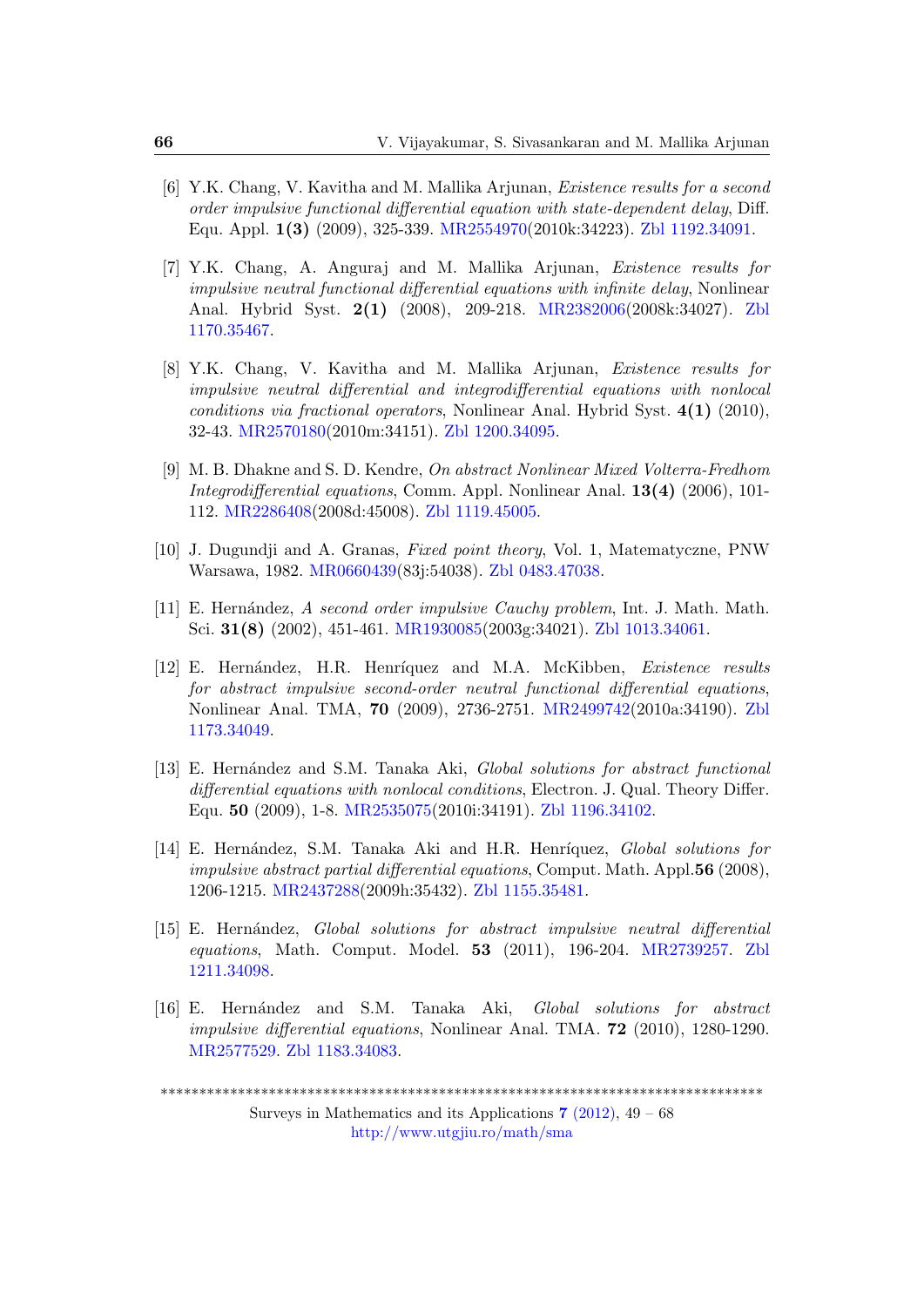- <span id="page-18-4"></span>[17] E. Hernández and H.R. Henríquez, Global solutions for a functional second order abstract Cauchy problem with nonlocal conditions, Ann. Pol. Math. 83 (2004), 149-170. [MR2111405\(](http://www.ams.org/mathscinet-getitem?mr=2111405)2005j:34087). [Zbl 1113.47309.](http://www.zentralblatt-math.org/zmath/en/advanced/?q=an:1155.35481&format=complete)
- <span id="page-18-5"></span>[18] E. Hernández, M. Rabello and H.R. Henríquez, Existence of solutions for impulsive partial neutral functional differential equations, J. Math. Anal. Appl. 331 (2007), 1135-1158. [MR2313705\(](http://www.ams.org/mathscinet-getitem?mr=2313705)2008m:35356). [Zbl 1123.34062.](http://www.zentralblatt-math.org/zmath/en/advanced/?q=an:1155.35481&format=complete)
- <span id="page-18-2"></span>[19] V. Kavitha, M. Mallika Arjunan and C. Ravichandran, Existence results for impulsive systems with nonlocal conditions in Banach spaces, J. Nonlinear Sci. Appl. 4(2) (2011), 138-151. [MR2783840.](http://www.ams.org/mathscinet-getitem?mr=2783840) [Zbl pre05902649.](http://www.zentralblatt-math.org/zmath/en/advanced/?q=an:1155.35481&format=complete)
- <span id="page-18-0"></span>[20] V. Laksmikantham, D. Bainov and P.S. Simenov, Theory of impulsive differential equations, Series in Modern Applied Mathematics, 6. World Scientific Publishing Co., Inc., Teaneck, NJ, 1989. [MR1082551\(](http://www.ams.org/mathscinet-getitem?mr=1082551)91m:34013. [Zbl](http://www.zentralblatt-math.org/zmath/en/advanced/?q=an:1155.35481&format=complete) [0719.34002.](http://www.zentralblatt-math.org/zmath/en/advanced/?q=an:1155.35481&format=complete)
- <span id="page-18-3"></span>[21] S.K. Ntouyas, Global existence for neutral functional integrodifferential equations, Nonlinear Anal. TMA, 30 (4) (1997), 2133-2142. [MR1490335\(](http://www.ams.org/mathscinet-getitem?mr=1490335)99b:34132). [Zbl 0890.45004.](http://www.zentralblatt-math.org/zmath/en/advanced/?q=an:1155.35481&format=complete)
- <span id="page-18-6"></span>[22] S.K. Ntouyas and P. Tsamatos, Global existence for functional integrodifferential equations of delay and neutral type, Appl. Anal. 54 (1994), 251-262. [MR1379636\(](http://www.ams.org/mathscinet-getitem?mr=1379636)96j:45005). [Zbl 0838.34078.](http://www.zentralblatt-math.org/zmath/en/advanced/?q=an:1155.35481&format=complete)
- <span id="page-18-8"></span>[23] S.K. Ntouyas and P. Tsamatos, Global existence for semilinear evolution integrodifferential equations with delay and nonlocal conditions, Appl. Anal. 64 , (1997), 99-105. [MR1460074\(](http://www.ams.org/mathscinet-getitem?mr=1460074)98e:45008). [Zbl 0874.35126.](http://www.zentralblatt-math.org/zmath/en/advanced/?q=an:1155.35481&format=complete)
- <span id="page-18-7"></span>[24] S.K. Ntouyas and P. Tsamatos, Global existence for second order semilinear ordinary and delay integrodifferential equations with nonlocal conditions, Appl. Anal. 67 (1997), 245-257. [MR1614061\(](http://www.ams.org/mathscinet-getitem?mr=1614061)98k:34103). [Zbl 0906.35110.](http://www.zentralblatt-math.org/zmath/en/advanced/?q=an:1155.35481&format=complete)
- <span id="page-18-9"></span>[25] B. Pachpatte, Applications of the Leray-Schauder Alternative to some Volterra integral and integrodifferential equations, Indian J. pure appl. Math.  $26$  (1995), 1161-1168. [MR1364736\(](http://www.ams.org/mathscinet-getitem?mr=1364736)96m:45003). [Zbl 0852.45012.](http://www.zentralblatt-math.org/zmath/en/advanced/?q=an:1155.35481&format=complete)
- <span id="page-18-1"></span>[26] A.M. Samoilenko and N.A. Perestyuk; Impulsive Differential Equations, World Scientific, Singapore, 1995. [MR1355787\(](http://www.ams.org/mathscinet-getitem?mr=1355787)97i:34002). [Zbl 0837.34003.](http://www.zentralblatt-math.org/zmath/en/advanced/?q=an:1155.35481&format=complete)
- <span id="page-18-10"></span>[27] S. Sivasankaran, M. Mallika Arjunan and V. Vijayakumar, Existence of global solutions for impulsive functional differential equations with nonlocal conditions, J. Nonlinear Sci. Appl. 4(2) (2011), 102-114. [MR2783836.](http://www.ams.org/mathscinet-getitem?mr=2783836) [Zbl pre05902645.](http://www.zentralblatt-math.org/zmath/en/advanced/?q=an:1155.35481&format=complete)
- <span id="page-18-11"></span>[28] S. Sivasankaran, M. Mallika Arjunan and V. Vijayakumar, Existence of global solutions for second order impulsive abstract partial differential equations, Nonlinear Anal. TMA. 74(17) (2011), 6747-6757.

<sup>\*\*\*\*\*\*\*\*\*\*\*\*\*\*\*\*\*\*\*\*\*\*\*\*\*\*\*\*\*\*\*\*\*\*\*\*\*\*\*\*\*\*\*\*\*\*\*\*\*\*\*\*\*\*\*\*\*\*\*\*\*\*\*\*\*\*\*\*\*\*\*\*\*\*\*\*\*\*</sup>

Surveys in Mathematics and its Applications  $7$  [\(2012\),](http://www.utgjiu.ro/math/sma/v07/v07.html) 49 – 68 <http://www.utgjiu.ro/math/sma>